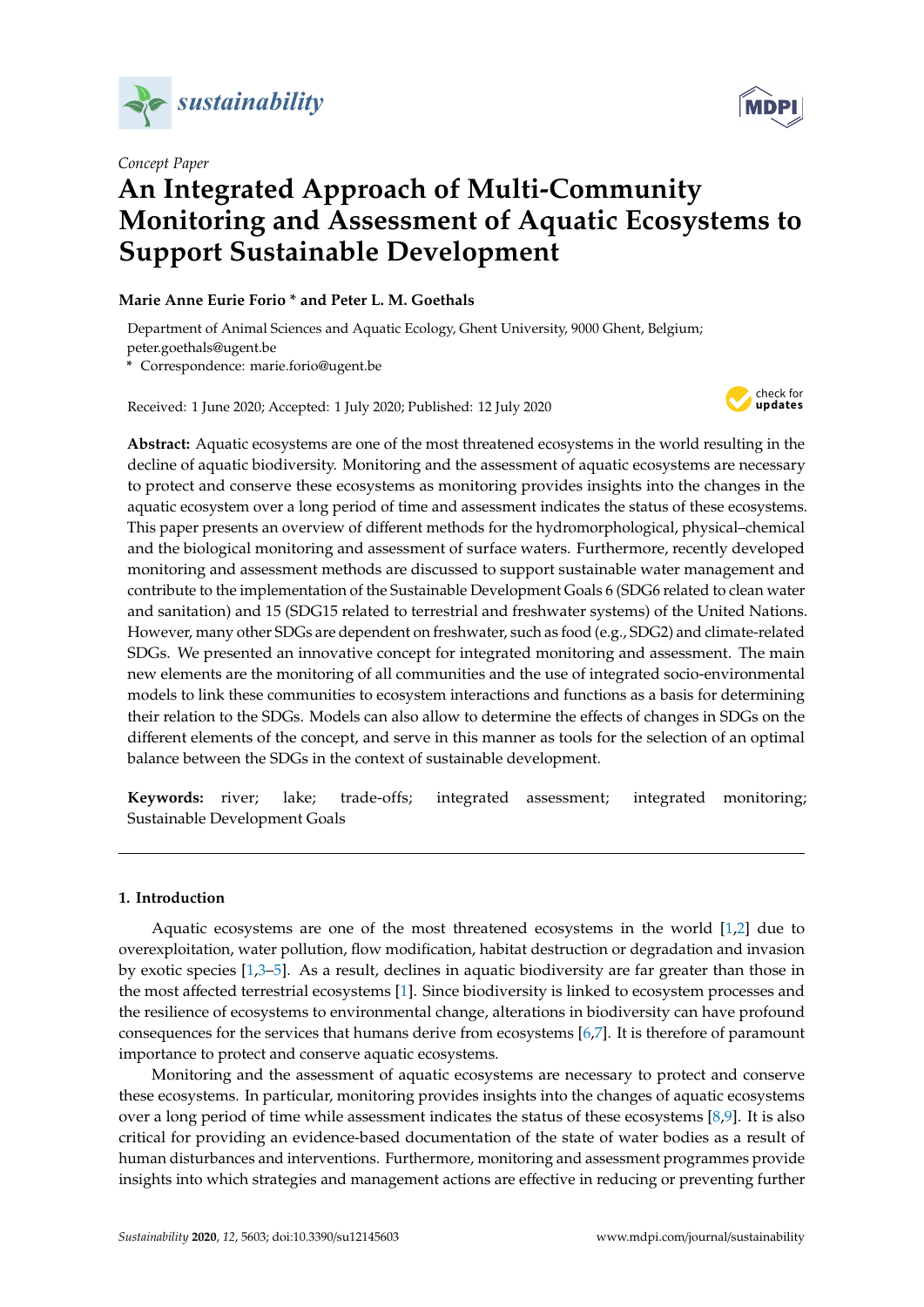water degradation [\[10\]](#page-12-0). They are important in facilitating the decision-making of water managers, supporting the policy development of policymakers and provide information to stakeholders which may encourage them to participate in the decision-making and implementation process [\[11\]](#page-12-1). They can also be used as a basis for adapting the implemented actions and at the same time evaluating these actions. Lastly, monitoring and assessment programmes aid in identifying cost-effective solutions to water degradation and provide information to achieve the efficient and optimal use of water resources (Figure [1\)](#page-1-0) [\[12\]](#page-12-2). Thus, monitoring and assessment programmes are essential towards the sustainable development and management of water resources to realize the clean water and freshwater biodiversity-related goals of the United Nations [\[13\]](#page-12-3).

<span id="page-1-0"></span>

policy action of water bodies towards sustainable development and the management of water resources (adapted from Forio et al. [\[12\]](#page-12-2)). **Figure 1.** Diagram illustrating the cycles of monitoring and assessment programmes—management and

and biological monitoring and assessment of surface waters. Each component (i.e., hydromorphology, physical-chemical water characteristics and biology) of a water body is described and their relevance in the monitoring programmes is discussed. Recently developed monitoring and assessment methods are elaborated. Lastly, the integrated monitoring and assessment of aquatic ecosystems is discussed and we presented an innovative concept of an integrated approach to support sustainable development. This paper presents an overview of different methods for hydromorphological, physical–chemical

# **2. Hydromorphological Monitoring**

(adapted from Forio et al. [12]).

The monitoring of the physical habitat or the hydrology and geomorphology (referred as hydromorphology) of water bodies is of paramount importance for the ecological integrity of rivers and streams, and in the context of river restoration and management  $[14–16]$ . Hydromorpho[log](#page-12-5)y has been identified as an essential component in the integrated assessment and management of river ecosystems [17,18]. It was shown that certain activities can directly or indirectly impact river habitats. These activities are land drainage, flood defence, channel realignment, river regulation, water abstraction, inter-basin water transfer, navigation, urban and industrial development, the construction of transport links, intensive cultivation, livestock overgrazing, coniferous afforestation, forest clearance and open-cast mining and quarrying. Subsequently, these activities can cause a loss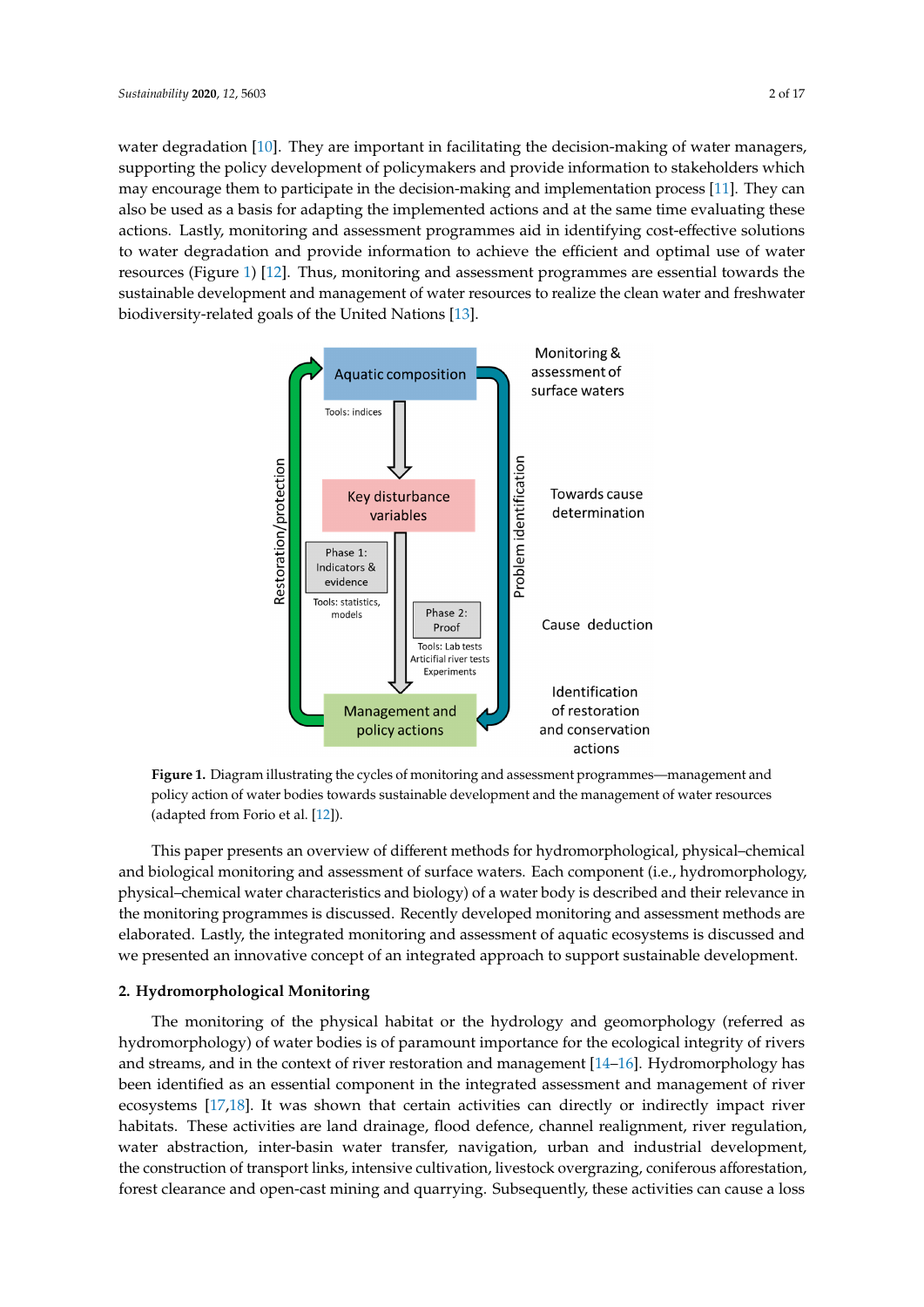of channel habitat, wetland loss, over deep channels, increased spate frequency, higher flood peaks,

increased bank erosion, increased siltation, increased nutrient input, artificial flow regime, reduced flow and dried up channels [\[12,](#page-12-2)[19–](#page-12-8)[23\]](#page-12-9).

There have been several protocols on hydromorphological characterization [\[24\]](#page-12-10). The features examined during a survey are predominant valley form, predominant channel substrate, predominant bank material, flow types and associated features, channel and bank modification, bank face and bank top vegetation structure, channel vegetation types, bank profile, bankside trees and associated features, channel habitat features, artificial features, features of special interest and land use [\[19\]](#page-12-8). These protocols are provided in the reports of Raven et al. [\[19\]](#page-12-8) and Parsons et al. [\[14\]](#page-12-4). The field sheets can be modified according to the purpose of the hydromorphological monitoring and assessment.

# **3. Physical–Chemical Monitoring**

Human activities have been modifying the chemical composition and physical characteristics of water bodies over the past century. In particular, concentrations of chemical pollutants such as pesticides, trace metals, endocrine disruptors, organic pollutants, pathogens and nutrients have increased in rivers [\[25](#page-12-11)[,26\]](#page-12-12). These pollutants can cause direct physiological effects, indirect food chain effects, increased primary production, algal blooms, toxic effects to humans and biota, toxic effects through biomagnification and interference with naturally produced hormones [\[25\]](#page-12-11). It has been shown that the physical and chemical properties of water sustain ecosystem processes and functioning, the goods and services that ecosystems provide and the ecological processes that support the organisms [\[27\]](#page-12-13). Thus, changes in the physical and chemical characteristics of water can lead to an alteration in ecosystem functioning and the related ecosystem services.

The physical characteristics of water which are commonly monitored are water temperature, conductivity, light penetration, particle size of the suspended and deposited material, dimensions of the water body, flow velocity and hydrological balance while the chemical quality of water is usually determined through the analyses of nutrient concentrations, dissolved oxygen concentration, pH of water, chemical oxygen demand, biological oxygen demand, pesticide concentrations and trace metal concentrations [\[28\]](#page-12-14). Some of these analyses can be performed in the field. For example, water temperature and dissolved oxygen are best determined in the field. This can be made possible through the use of electronic equipment such as dissolved oxygen probes and an electronic thermometer. For most chemical parameters, water samples are collected and are brought to the laboratory for analysis. The methods of collecting, preserving and analysing water samples should be performed using the standardised procedure. However, it should be noted that the physical and chemical characteristics of water can have high temporal variability [\[29](#page-13-0)[,30\]](#page-13-1). That is, measurements can be highly variable within a day, month, season, and year. Detailed protocols and methods of analysing the chemical composition and physical characteristics of the water can be found in Bartram et al. [\[28\]](#page-12-14).

# **4. Biological Monitoring**

Organisms are one of the indicators used to determine ecosystem health and integrity [\[31\]](#page-13-2). They are an important tool for detecting the changes in the ecosystems [\[32\]](#page-13-3). Thus, biotas are essential in monitoring aquatic ecosystems. Among the often monitored biotas are macroinvertebrates, fish, diatom and macrophytes [\[33](#page-13-4)[,34\]](#page-13-5). Below is the list of organisms that are used in monitoring aquatic environments.

# *4.1. Aquatic Invertebrates*

Aquatic macroinvertebrates are good indicators of aquatic ecosystems because they are affected by the physical, chemical, and biological conditions of the water body; they are also ubiquitous and abundant in an aquatic ecosystem; some macroinvertebrate taxa are sensitive to pollution while others are very tolerant; they integrate environmental conditions over a long period of time; they play an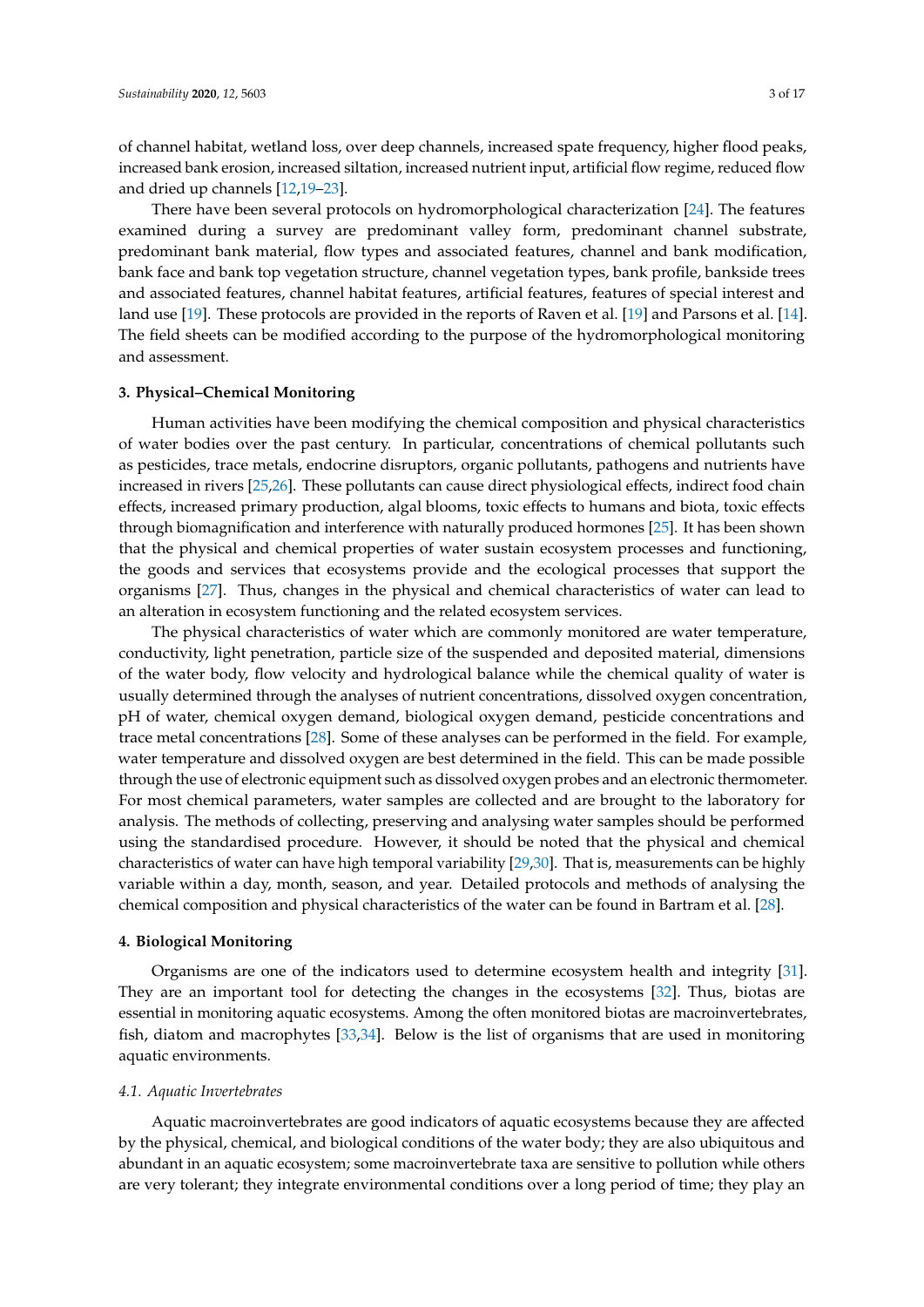essential role in the ecosystem functioning and food web; they may show the impacts of habitat loss not detected by traditional physical and chemical water quality assessments, they are relatively easy to sample and identify [\[10,](#page-12-0)[35\]](#page-13-6) and; they can be indirectly affected by stream hydromorphology [\[12](#page-12-2)[,21](#page-12-15)[,36\]](#page-13-7). However, the limitations of macroinvertebrates include the difficulty in quantitative sampling because of their non-random distribution in the river bed; insects may not be found at a certain period of the year because of their seasonality; and finally, the incidence and frequency of occurrence of some taxa may be restricted geographically [\[10](#page-12-0)[,37–](#page-13-8)[39\]](#page-13-9).

#### *4.2. Fish*

It is assumed that certain fish species and assemblages are sensitive to subtle environmental changes [\[40\]](#page-13-10). Furthermore, the application of fish in environmental monitoring and assessment have advantages: they are present in all aquatic ecosystems; they are affected not only by biotic, physical and chemical factors, but also by hydromorphological characteristics and the continuity of rivers and streams; most fish are easy to identify and they can be immediately released back into the water body after being sampled and identified; fish assemblages often include species that belong to different trophic levels; they integrate environmental alterations over a long time interval wherein fish structure and populations change as a response to disturbances; they also integrate these responses over different spatial scales; many fish species are suited to ecotoxicological tests; and there is broad public awareness of the role of fish in aquatic ecosystems and its economic value, which allows the easier enforcement of monitoring activity [\[41\]](#page-13-11). Limitations of using fish in monitoring and assessment are that unbiased sampling may be difficult to achieve in some cases such as in large rivers; sampling may be biased by the mobility of fish according to seasonal, daily or occasional patterns; and lastly, some fish species can actively avoid environmental disturbances [\[41\]](#page-13-11).

#### *4.3. Amphibians, Reptiles, Birds and Mammals*

Amphibians, reptiles, birds and mammals are important in both the aquatic and terrestrial ecosystems, because they are often key elements to the trophic web [\[42\]](#page-13-12). In particular, they can potentially control other pest species through predation. They can also affect ecosystem structure through soil burrowing and aquatic bioturbation. They also contribute to the ecosystem functions such as decomposition and nutrient cycling [\[43\]](#page-13-13). In particular, amphibians are globally threatened and are rapidly declining in comparison with birds and mammals [\[44\]](#page-13-14). This is primarily caused by the disappearance, modification and disintegration of habitats, environmental degradation and increasing anthropogenic disturbances [\[44,](#page-13-14)[45\]](#page-13-15). Thus, monitoring amphibians, reptiles, birds and mammals is of paramount importance from both biodiversity and ecosystem functioning perspective.

# *4.4. Macrophytes*

Macrophytes play an important role in determining the structure and functions of aquatic ecosystems [\[46](#page-13-16)[–48\]](#page-13-17). They also influence nutrient cycling, biotic interactions and assemblages. Moreover, they respond slower than algae but faster than invertebrates and fish to alterations in nutrient concentrations in the water bodies [\[47\]](#page-13-18). Their plant tissues can also bioaccumulate toxins, which are linked to the organic matter content, acidification, and buffering capacity of sediments [\[46\]](#page-13-16). In particular, submerged macrophytes are dependent on sunlight penetration [\[46,](#page-13-16)[47,](#page-13-18)[49\]](#page-13-19). Thus, an increase in water turbidity may result in the loss of this macrophyte. The occurrences of macrophytes also decline as the altitude increases [\[50\]](#page-13-20). This has to be taken into account when monitoring macrophytes, especially in high-altitude regions.

# *4.5. Diatoms*

Diatoms are single-celled phytobenthic algae (class Bacillariophyceae) and are ecologically significant in aquatic ecosystems due to their dynamic position at the trophic web as primary producers [\[51\]](#page-14-0). They are known to be sensitive to environmental pollution (e.g., nutrients) in aquatic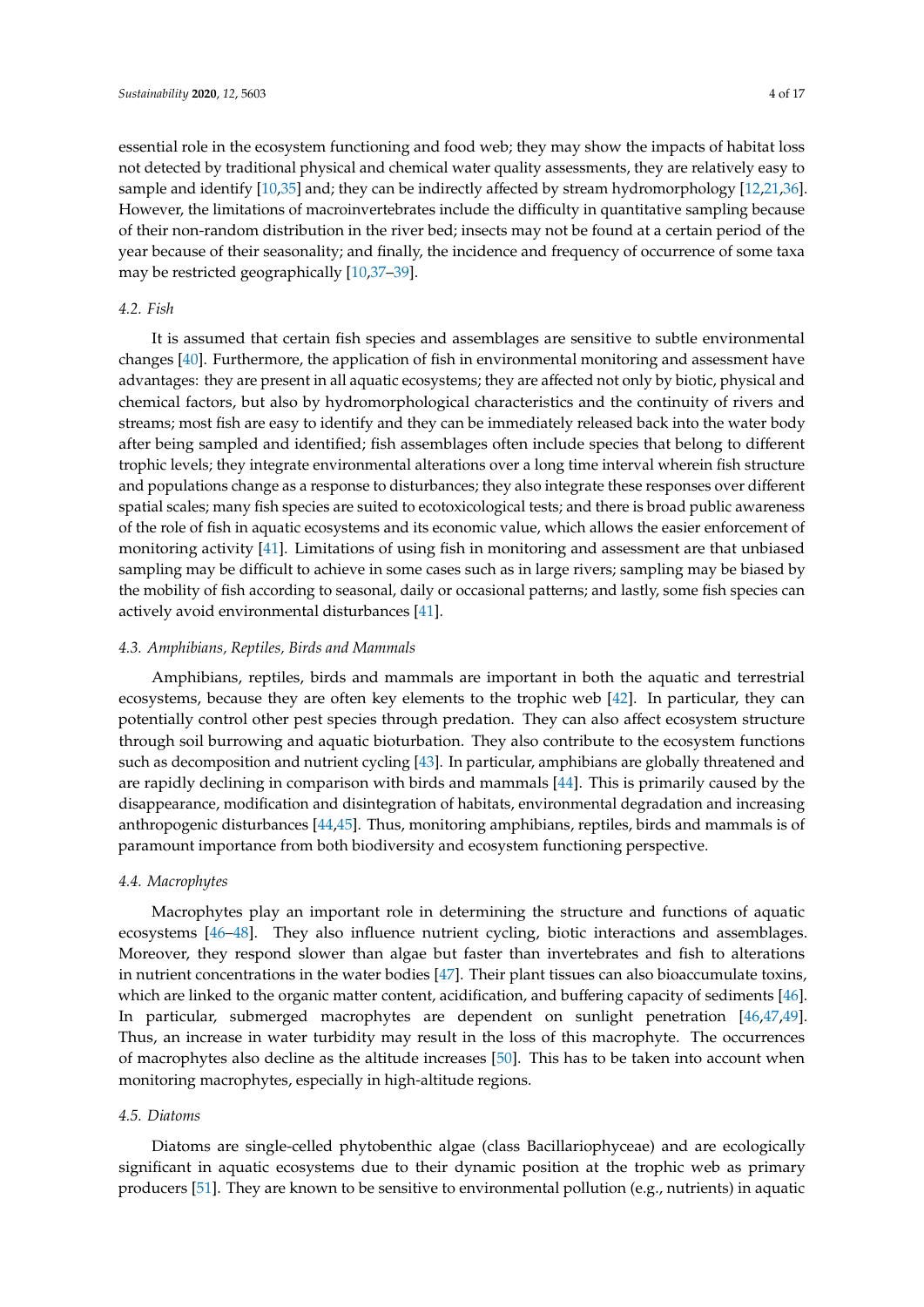ecosystems. Furthermore, diatoms are easy to sample in shallow waters and are widely diffused. They also quickly respond to changes in environmental conditions [\[52\]](#page-14-1). However, diatoms have high seasonal variability and are affected by climatic events, as well as nutrient and light availability [\[49\]](#page-13-19). The morphological identification of diatoms can be relatively difficult as this may require a lengthy processing procedure and time and can be also subjective [\[53\]](#page-14-2).

# *4.6. Phytoplankton*

Phytoplanktons, also known as microalgae, are the important components of rivers as they are the primary producers. They can be an early warning indicator of changes in aquatic environments. In particular, they indicate eutrophication in water bodies [\[54\]](#page-14-3). However, their quantitative and qualitative networks are limited to large rivers. Furthermore, they have high inherent spatial and temporal variability and the determination of phytoplankton assemblages can be complex [\[49\]](#page-13-19). The response of phytoplanktons to eutrophication can cause chains of negative effects. For instance, an increase in their abundance contributes to the turbidity of water and subsequently results in the decreased colonisation depth or withdrawal of macrophytes. These alterations can result in negative socio-economic consequences [\[54\]](#page-14-3). For instance, the excessive growth of harmful algal blooms may impact food safety [\[55\]](#page-14-4). Algal blooms can also kill fishes and other marine life, thereby reducing fish catch [\[56\]](#page-14-5).

# *4.7. Zooplankton*

Zooplanktons are small animals (microscopic or can be seen by the unaided eye) that freely float in the water column of oceans, lakes and ponds. Their distribution is primarily determined by water currents and mixing [\[57\]](#page-14-6). They are reported not only as a valuable indicator of ecological status but also their sedimentary remains provide useful information on the state and modifications of the ecosystem over a period of time [\[58\]](#page-14-7). Specifically, they indicate eutrophication and predation, change in climate and contribute to the understanding of ecosystem structure and functioning [\[58\]](#page-14-7).

# *4.8. Microorganisms*

Microorganisms (bacteria and fungi) are generally highly sensitive to environmental disturbances. Particularly, they grow and multiply quickly, and respond not only to low levels of pollutants but also to other physical, chemical, and biotic environmental alterations. They are responsible for the numerous productivity processes and nutrient cycling in aquatic systems, but they are also linked to many diseases of another biota. Thus, they play a key role in detecting and characterizing changes in a system as well as the safety of water usage for consumption and recreation. However, to understand their responses to environmental perturbations, a complementary use of analytical and molecular indicator tools aids in exploring the promising potential of microbes as a bioindicator [\[59\]](#page-14-8).

# *4.9. Overview of the Common Sampling Methods Used in Biotic Monitoring*

Numerous sampling methods have been developed in recent decades. These methods were developed based on the characteristics of the water body, objectives of the monitoring, availability of funds and personnel, climatic conditions and applicability of the method. Table [1](#page-5-0) presents an overview of the commonly used sampling methods used in monitoring. Other methods can be found in Bartram et al. [\[28\]](#page-12-14) and Ziglio, et al. [\[60\]](#page-14-9).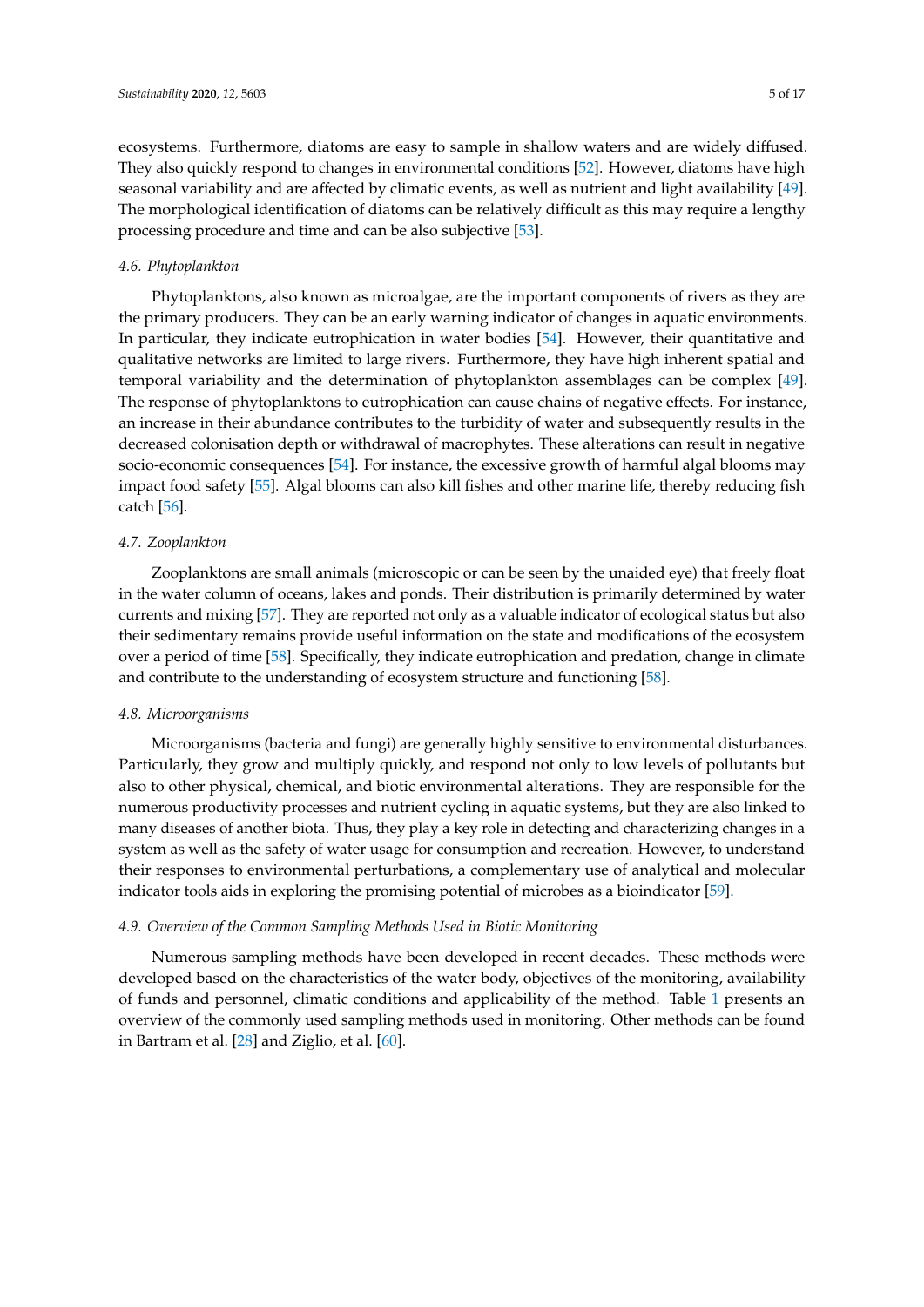<span id="page-5-0"></span>

| <b>Biological Communities</b>                 | <b>Sampling Methods</b>                                                | <b>Strengths</b>                                                                                                                                                          | Weaknesses                                                                                                                                       | References                                                    |
|-----------------------------------------------|------------------------------------------------------------------------|---------------------------------------------------------------------------------------------------------------------------------------------------------------------------|--------------------------------------------------------------------------------------------------------------------------------------------------|---------------------------------------------------------------|
| 1. Macroinvertebrates                         | Kick-net method using hand net<br>attached to a stick (c. 500 µm mesh) | Cheap and simple.                                                                                                                                                         | Only applicable in shallow river beds,<br>lake shores.                                                                                           | Bartram et al. [28], Friedrich et al. [61]                    |
|                                               | Artificial substrates (e.g., glass slides<br>plastic baskets)          | Semi-quantitative compared to other<br>methods. Minimum disturbance to<br>the community. Cheap.                                                                           | "Unnatural habitat", therefore not truly<br>representative of natural communities.<br>Positioning in water body important<br>for successful use. | Bartram et al. [28], Friedrich et al. [61]                    |
|                                               | Grab (e.g., Ekman, Peterson, Van Veen)                                 | Quantitative sampling. Minimal<br>disturbance during sampling.                                                                                                            | Expensive. Requires winch for<br>lowering and raising. Mobile<br>organisms avoid sampler.                                                        | Bartram et al. [28], Friedrich, et al. [61]                   |
|                                               | Dredge type                                                            | Semi-quantitative or qualitative<br>analysis which depends on the sampler.                                                                                                | Expensive. Mobile organisms may<br>avoid the sampler. The natural spatial<br>orientation of organisms is disturbed.                              | Bartram et al. [28], Friedrich et al. [61]                    |
|                                               | Corer (e.g., Jenkins or made in-house)                                 | Discrete. Quantitative<br>sampling possible.                                                                                                                              | Expensive unless made in-house. A<br>small quantity of sample can be taken.                                                                      | Bartram et al. [28], Friedrich et al. [61]                    |
|                                               | Surber method                                                          | Quantitative sampling. Simple.                                                                                                                                            | Applicable in shallow river beds.<br>Requires certain flow velocity.                                                                             | Storey et al. [62]                                            |
| 2. Fish                                       | Fish net/trap                                                          | Cheap. Minimal fish destruction.                                                                                                                                          | Selective. Qualitative unless<br>mark-recapture techniques are used.                                                                             | Bartram et al. [28], Friedrich, et al. [61]                   |
|                                               | Electro-fishing                                                        | Semi-quantitative.<br>Minimal fish destruction.                                                                                                                           | A selective technique<br>according to current use and fish size.<br>Safety risk to operators if not carried<br>out carefully.<br>Expensive.      | Bartram et al. [28], Friedrich et al. [61]                    |
|                                               | Fyke nets                                                              | Cheap. Can provide information on the<br>fish direction.                                                                                                                  | Some species may not be represented in<br>the sample. Not suitable for areas with<br>strong currents.                                            | Davies et al. [63]                                            |
| 3. Amphibians, reptiles,<br>birds and mammals | Nocturnal stream search/visual survey                                  | Cheap. Robust at varying weather<br>conditions and during the range of<br>summer, or breeding season. Robust<br>across a range of forest types and<br>riparian condition. | Time-consuming fieldwork.                                                                                                                        | Parris et al. [64], Hunsaker and<br>Carpenter <sup>[42]</sup> |
|                                               | Amphibian pitfall traps with<br>drift fences                           | Lesser effort in the field for<br>sampling amphibians.                                                                                                                    | Can be only applied in the terrestrial<br>ecosystem. Time-consuming to<br>establish the traps.                                                   | Parris et al. [64]                                            |

**Table 1.** Overview of the common biological monitoring methods.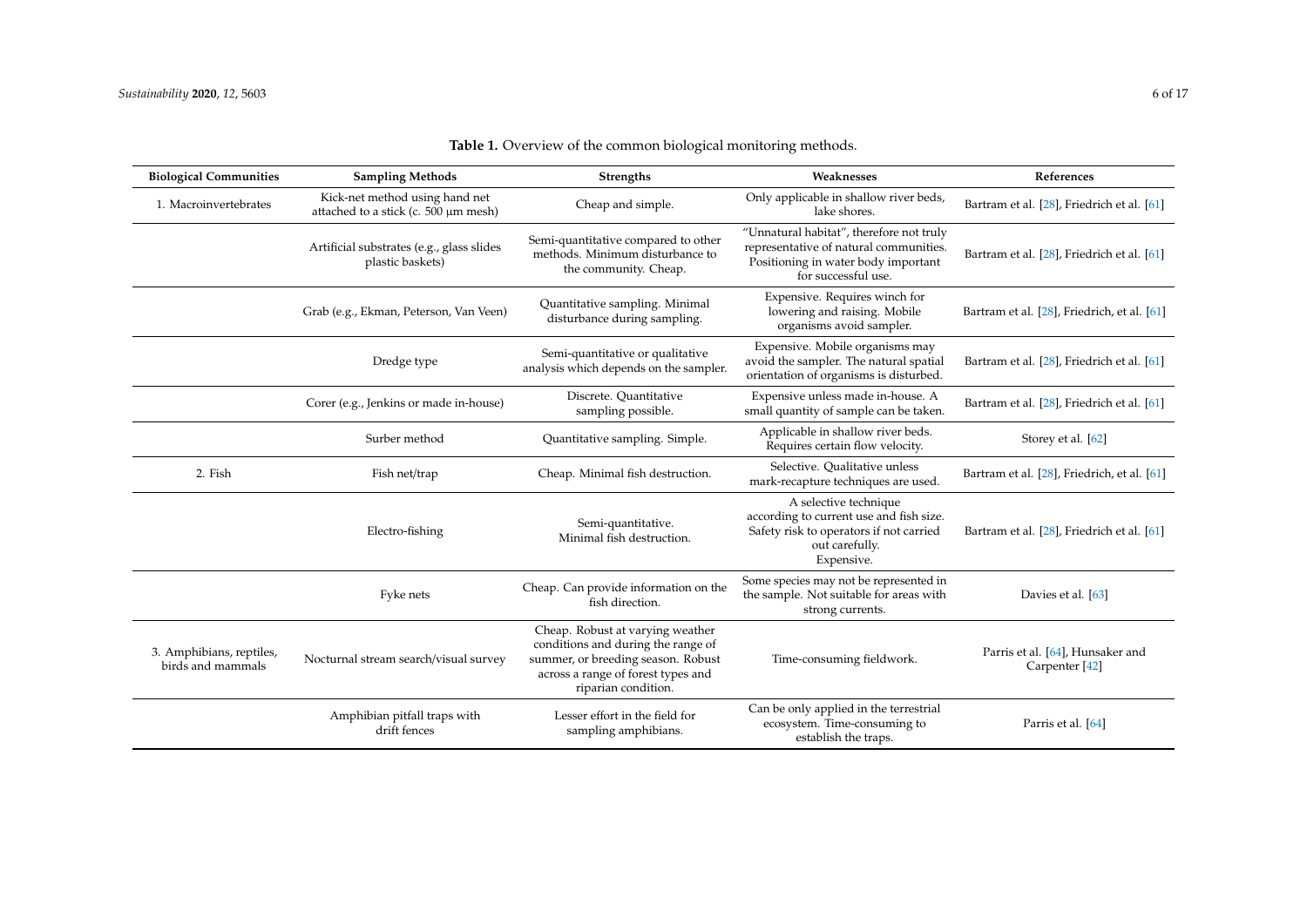| <b>Biological Communities</b> | <b>Sampling Methods</b>                                                            | <b>Strengths</b>                                                                                                                                                                                                        | Weaknesses                                                                                                                                                                                                       | References                                 |
|-------------------------------|------------------------------------------------------------------------------------|-------------------------------------------------------------------------------------------------------------------------------------------------------------------------------------------------------------------------|------------------------------------------------------------------------------------------------------------------------------------------------------------------------------------------------------------------|--------------------------------------------|
|                               | Automatic tape recording (anuran calls,<br>bird sounds, $\dots$ )                  | Robust at varying weather conditions<br>and during the range of summer, or<br>breeding season. Robust across a range<br>of forest types and riparian condition.<br>Require less effort than nocturnal<br>stream search. | Listening to the tapes from the<br>recorders is time-consuming, however<br>artificial intelligence (AI) applications<br>offer options for<br>automated identification.                                           | Parris et al. [64]                         |
| 4. Diatoms                    | Scrubbing of rocks and other hard<br>substrates                                    | Cheap and easy.                                                                                                                                                                                                         | Not possible when the site does not<br>have rocks or hard substrate.                                                                                                                                             | Kelly et al. [65]                          |
|                               | Scrubbing of artificial substrate                                                  | Cheap and easy.                                                                                                                                                                                                         | Duration of the incubation of the<br>artificial substrate may affect the<br>colonization of the diatoms.                                                                                                         | Kelly et al. [65]                          |
| 5. Macrophytes                | Collection by hand                                                                 | Cheap.                                                                                                                                                                                                                  | Qualitative only.                                                                                                                                                                                                | Bartram et al. [28], Friedrich et al. [61] |
| 6. Phytoplanktons             | Plankton net                                                                       | Cheap and simple. High density of<br>organisms collected per sample. Large<br>volume or integrated samples<br>are possible.                                                                                             | Qualitative unless calibrated with a<br>flow meter. Selective according to mesh<br>size. Possibly damage the organisms.                                                                                          | Bartram et al. [28], Friedrich et al. [61] |
|                               | Bottle samples (e.g., Friedinger,<br>Van Dom, Ruttner)                             | Quantitative. Enables samples to be<br>collected from discrete depths.<br>No damage to organisms.                                                                                                                       | Expensive unless manufactured<br>"in-house". Low density of organisms<br>per sample. Small total<br>volume sampled.                                                                                              | Bartram et al. [28], Friedrich et al. [61] |
| 7. Zooplanktons               | Plankton net (e.g., simple conical tow<br>net, Hensen net, Apstein net, Juday net) | Cheap and simple. High density of<br>organisms per sample. Large volume<br>or integrated samples possible.                                                                                                              | Numerous factors can affect the<br>monitoring: mesh size and material,<br>the volume of water filtered, closing<br>devices, measurement of the depth of<br>sampling, speed of tow, avoidance,<br>and escapement. | UNESCO <sup>[66]</sup>                     |
| 8. Microorganisms             | Corer (for sediment) or bottles<br>(for water column)                              | Discrete. Quantitative<br>sampling possible.                                                                                                                                                                            | Only part of the microorganisms can be<br>grown on media. Culture-based<br>methods take a long time to obtain<br>results (several days). Molecular<br>methods are fast but are still expensive.                  | Bartram et al. [28], Friedrich et al. [61] |

**Table 1.** *Cont.*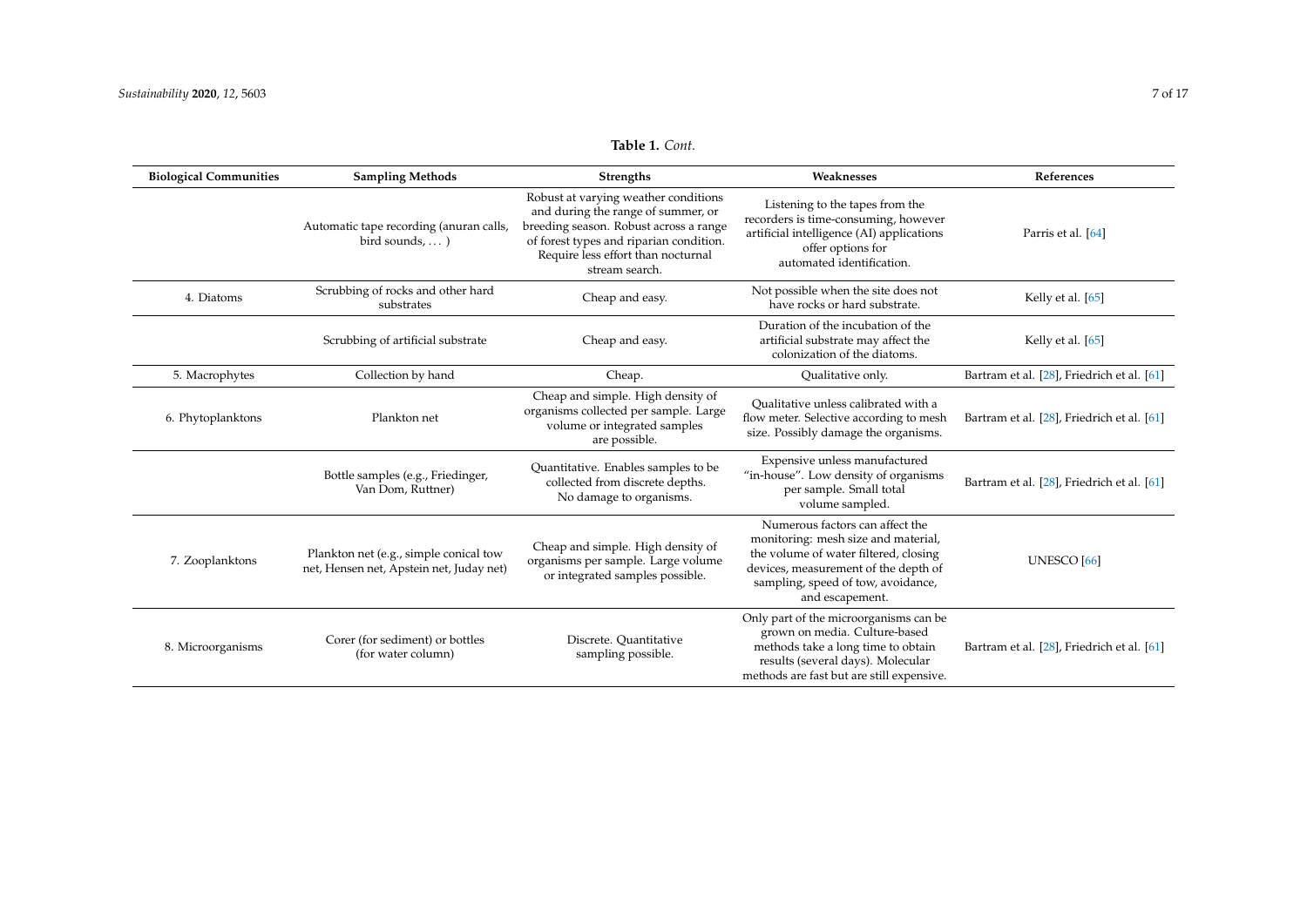# **5. Assessment Methods**

# *5.1. Hydromorphological*

Hydromorphological assessment evaluates and classifies both the hydrological and geomorphological conditions of an aquatic ecosystem. Among the hydromorphological assessment approaches used are the Morphological Quality Index (MQI), the Morphological Quality Index for monitoring (MQIm), and the Geomorphic Units survey and classification System (GUS) [\[15\]](#page-12-17). Specifically, the MQI evaluates, classifies, and monitors the morphological state (i.e., good, poor). Moreover, the index considers not only the basic channel forms but also includes a series of indicators directly linked to the functioning (e.g., continuity in the sediment and wood fluxes, bank erosion, lateral channel mobility). The index also accounts for the temporal component and reference conditions which are defined based on dynamic processes and functions. However, MQI may not be suitable for monitoring short-term changes in channel conditions. On the other hand, MQIm evaluates the tendency of morphological conditions (enhancement or deterioration). The index takes into account small changes and short time scales (i.e., a few years). MQIm is relevant for the environmental impact assessment of interventions (e.g., including flood mitigation, restoration actions). Lastly, GUS supports the overall morphological analysis of a given reach. In particular, the index can be used in characterizing the reach morphology and can detect small scale (temporal and spatial) morphological changes induced by human interventions or restoration actions. Other assessment methods include (1) German Länder-Arbeitsgemeinschaft Wasser (LAWA) overview method [\[67\]](#page-14-16), which serves as decision support for the implementation of the European Water Framework Directive [\[17\]](#page-12-6), (2) on-site survey for urban rivers [\[68\]](#page-14-17), which addresses urban river assessment and restoration and the (3) the Hydromorphological Index of Diversity (HMID) [\[69\]](#page-14-18), which measure the structural diversity represented by the flow and depth in a river reach [\[70\]](#page-14-19). Further information on the hydromorphological assessment methods can be found in Belletti et al. [\[71\]](#page-14-20) wherein the authors reviewed different methods which are classified into four categories namely the physical habitat assessment, riparian habitat assessment, morphological assessment and the assessment of hydrological regime alteration.

#### *5.2. Physical and Chemical Assessment Methods*

The physical and chemical quality of water can be assessed by comparing their measurements with the natural concentration in surface waters and guideline limits as presented in Chapman [\[72\]](#page-14-21). These guideline limits depend on the purpose of water usage. For instance, the EU recommended a dissolved oxygen concentration between 5–9 to support fisheries and aquatic life [\[72\]](#page-14-21). Likewise, the chemical and physical measurements provide information on how polluted the water is. For example, surface waters often have a nitrate concentration of less than 1 mg/L  $NO<sub>3</sub><sup>-1</sup>-N$  to about 5 mg/L NO<sub>3</sub><sup>-1</sup>-N. Thus, concentrations higher than 5 mg/L NO<sub>3</sub><sup>-1</sup>-N may indicate pollution by fertiliser run-off or human or animal waste [\[72\]](#page-14-21). Recent insights, however, have shown that physical and chemical conditions in water can be highly variable, both in time and space. Therefore, more and more complex systems of environmental standards have been implemented to deal with the dynamics as well as particular chemical conditions of the different types of surface waters.

The physical–chemical measurements can be integrated into a single index of pollution indicating the state of the water body (e.g., polluted, moderately polluted, good quality). Among these indices are the Prati Index [\[73\]](#page-14-22), the Water Quality Index [\[74\]](#page-14-23), the Lisec index [\[75\]](#page-15-0) and Index of organic pollution (IPO) [\[76\]](#page-15-1). In particular, the water quality can be evaluated using three kinds of Prati: the Prati-oxygen, basic Prati, and total Prati. A basic Prati index is calculated based on the oxygen saturation, the chemical oxygen demand and the ammonium content, while the total Prati is derived from 13 different chemical parameters of water [\[73\]](#page-14-22). Likewise, the WQI provides a single value to infer the quality of water based on a list of chemical parameters. This single value indicates the water's suitability for various purposes such as drinking, irrigation, and fishing [\[74](#page-14-23)[,77\]](#page-15-2). For further information on other water quality indices, they are elaborated in Abbasi and Abbasi [\[78\]](#page-15-3).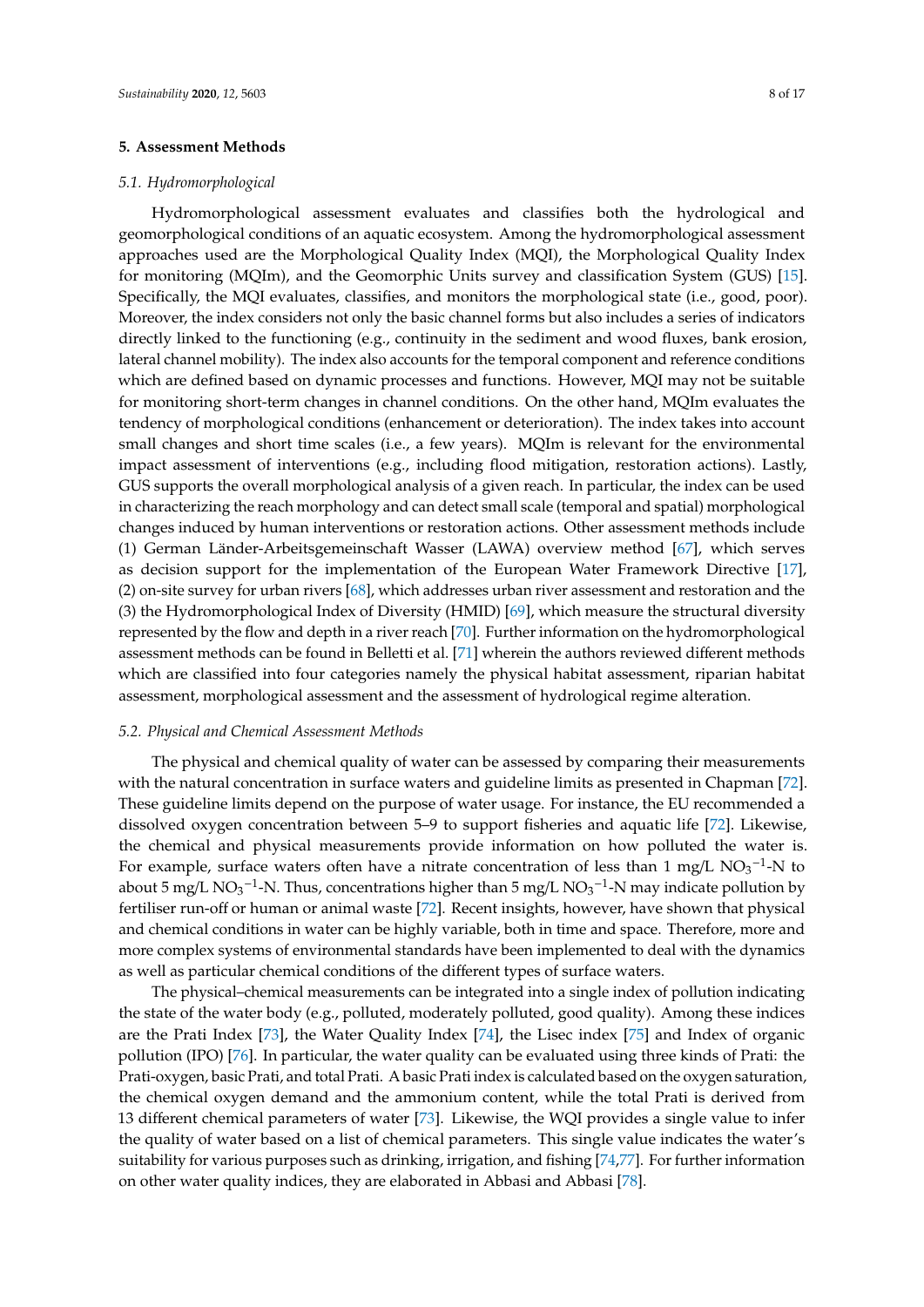One of the methods to assess ecosystem health is through indicator taxa. They are species or higher taxonomic groups whose parameters, such as density, presence or absence, or infant survivorship, are used to determine the state of the ecosystem [\[79\]](#page-15-4). Indicator taxa provide (early) warning signs of environmental impacts, directly indicate the cause of change, provide continuous assessment over a wide range and intensity of stresses, are cost-effective to measure, and can be relatively easy to identify [\[80\]](#page-15-5). For example, metal pollution can be inferred from the abundances of mayflies and heptageniids [\[81\]](#page-15-6).

It has been shown that biodiversity is linked to ecosystem health and services [\[82\]](#page-15-7). Thus, estimating the diversity based on taxonomic groups in an aquatic ecosystem may indicate the state of the ecosystem. For instance, perturbations in aquatic ecosystems can lead to a reduction in diversity. Accordingly, numerous diversity indices have been developed to assess the aquatic ecosystem [\[10\]](#page-12-0). Common diversity indices are species richness, Shannon's diversity, Simpson's diversity, Simpson's dominance, Simpson's evenness, and Berger–Parker dominance [\[83\]](#page-15-8). Advantages of diversity indices are they are easy to use and calculate, applicable to different kinds of water bodies and taxonomic groups, have no geographical limitations and are therefore relevant for comparative purposes. However, the main limitation of the method is no clear endpoint or reference level [\[10\]](#page-12-0).

Numerous water quality indices based on biota (e.g., macroinvertebrates, fish, diatoms) have been developed in recent decades [\[78,](#page-15-3)[84\]](#page-15-9). Many of these indices provide an estimation of not only the ecological status of an aquatic ecosystem but also its condition and health. Many of them designate the water whether it has bad or good quality. Common water quality indices based on macroinvertebrates are Biological Monitoring Working Party (BMWP), Average Score Per Taxon (ASPT), South African Score System (SASS) and Multimetric Macroinvertebrate Index Flanders (MMIF) [\[10](#page-12-0)[,84\]](#page-15-9). Likewise, the indices based on fish were developed: the European Fish Index (EFI+), Ajust de l'Índex d'Integritat Biòtica (IBICAT2b) [\[85\]](#page-15-10), River–Reservoir Fish Assemblage Index (RRFAI) [\[86\]](#page-15-11) and the index of biotic integrity based on fish assemblages [\[87\]](#page-15-12). Similar methods also start to find their way to other communities such as birds and need more emphasis for amphibians, reptiles and mammals, since these indices are often a basis for decision-making in water management, and communities that are not included are often neglected in protection and restoration management.

# **6. Recent Developments in Monitoring and Assessment Methods**

#### *6.1. Remote Sensing*

Satellite remote sensing is a cost-effective monitoring approach which predicts changes in plant species composition. This is due to the fact that this method allows for a thorough spatial coverage of the Earth's surface over a short period of time and can also provide repeated measures allowing to investigate the temporal variations in species composition and biodiversity [\[86\]](#page-15-11). However, additional environmental variables (e.g., climate, soil types, topographic variables, biotic interactions) must be considered when using remotely sensed variables. Furthermore, sensitivity studies derived from remote sensing need to be taken into account to understand the shortcomings and effects of different data collection processing and models [\[88](#page-15-13)[,89\]](#page-15-14).

# *6.2. Continuous, Real-Time Monitoring System*

Concerning the physical–chemical monitoring, the continuous real-time monitoring system (CRTMS) has allowed to measure the physical and chemical characteristics of water more efficiently over a longer period of time. It consists of a transmission system, data receiver and sensors (with or without samplers) that measures water properties (e.g., multiprobe, passive sampler) [\[90](#page-15-15)[,91\]](#page-15-16). However, CRTMS has diverse applications, type of sensors, data-handling processes as well as the concepts to combine several measurements [\[91\]](#page-15-16). In particular, the passive samplers—a possible component of CRTMS—collect and detect the target analyte (e.g., organic micropollutants) in situ. Passive samplers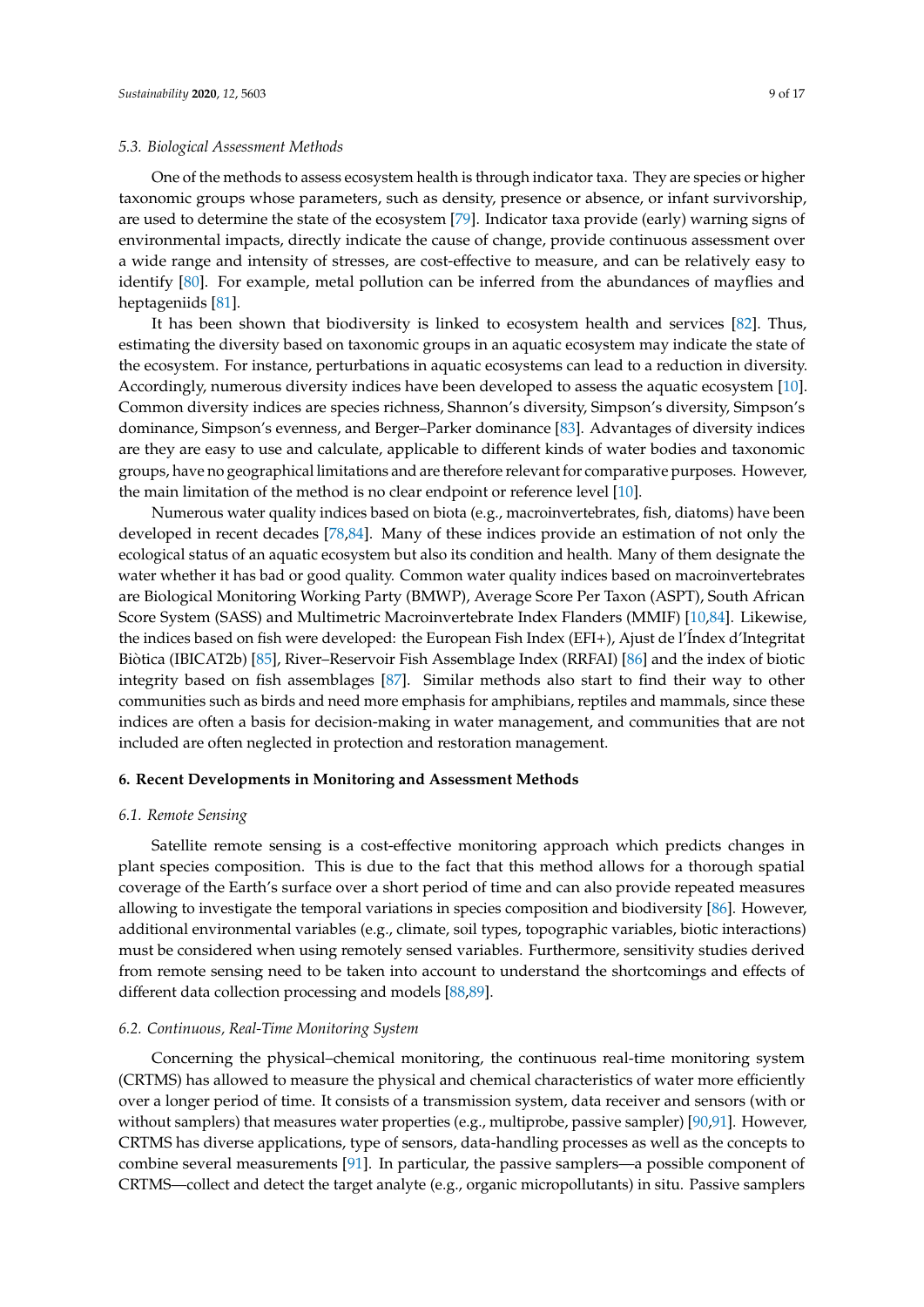usually combine sampling, selective analyte isolation and pre-concentration thereby eliminating the need for an energy supply and allow the entire sampling set-up to be simplified and miniaturised [\[92\]](#page-15-17). CRTMS are increasingly applied for measuring the effects of abrupt changes, allowing the measurement of contaminant concentrations that vary over time  $[91,92]$  $[91,92]$ . A disadvantage of their samplers and sensors is the possible growth of biofilm on unprotected surfaces submerged in water. Furthermore, colonizing organisms may damage the surface of membranes [\[90\]](#page-15-15). Besides, many on-line sensors are less precise and accurate in comparison with laboratory instruments, thus, the reliability of the measurements needs to be checked [\[91\]](#page-15-16).

# *6.3. Citizen Science*

Citizen science is a monitoring approach which involves volunteers (i.e., nonprofessional scientists) and can be described as public participation in scientific research [\[93,](#page-15-18)[94\]](#page-15-19). This approach has an advantage of an increased scale of field studies with continent-wide, centralised monitoring efforts and also enables to conduct large and coordinated field monitoring which can produce large datasets. However, the potential for errors and biases are not well known [\[95\]](#page-15-20).

#### *6.4. Trait-Based Monitoring and Assessment*

Environmental assessment based on traits of biota has been increasing in recent decades [\[37](#page-13-8)[,96](#page-15-21)[,97\]](#page-16-0). The traits are characteristics of organisms and are divided into two categories: biological and ecological attributes. Biological traits refer to the physiological and behavioural characteristics of an organism (e.g., body size, life cycle duration, the resistance or resilience potential of organisms, respiration mode, feeding habits, reproduction mode) while ecological traits refer to the habitat preferences of organisms (e.g., preferences for bottom substrate, current velocity, temperature, pH and salinity) [\[98,](#page-16-1)[99\]](#page-16-2). It was reported that the traits of organisms are linked to environmental alterations and disturbances [\[97\]](#page-16-0). Furthermore, trait-based monitoring and assessment programmes provide a mechanistic understanding of compositional changes and ecological functioning of aquatic ecosystems because organisms' traits are connected to ecosystem functions [\[100\]](#page-16-3).

#### *6.5. eDNA*

Environmental DNA (eDNA) and metabarcoding are advanced monitoring approaches that have recently been developed and can complement or replace morphological identification for use in biological assessment [\[101\]](#page-16-4) and the (early) detection of invasive species [\[102\]](#page-16-5). DNA-based identification is clearly advantageous for fish monitoring because eDNA approaches offer a suitable and reliable sampling method, as they have a high probability of detecting fish species, and at the same time, the approach avoids costly and destructive sampling [\[101\]](#page-16-4). Dealing with the abundances of organisms is a major challenge of this approach. Furthermore, there is a need to adjust the biological-based water quality assessment methods, to incorporate the data obtained from the DNA-based monitoring methods [\[101\]](#page-16-4).

#### *6.6. Animal Tagging, Camera-Based Methods and Hydroacoustics*

Other emerging monitoring approaches include animal tagging, camera-based methods and hydroacoustics. Animal tagging makes use of (electronic) tags which are surgically implanted to the animal(s) under study. The tagging data is subsequently transmitted to a satellite or data receivers. This monitoring approach provides information on the seasonal movements, distribution and environmental preferences of these species [\[103\]](#page-16-6). Likewise, camera-based monitoring has been increasingly applied and developed in aquatic systems. This approach offers the cost-effective observations and measurements of organisms and their interactions underwater. Moreover, this method is non-destructive and is also reliable in recording an organism's behaviour, communities and habitat preferences [\[104,](#page-16-7)[105\]](#page-16-8). Hydroacoustics is based on the physical properties of sound in water, which is a non-invasive monitoring method and provides observation of fish populations over a long period of time [\[104\]](#page-16-7).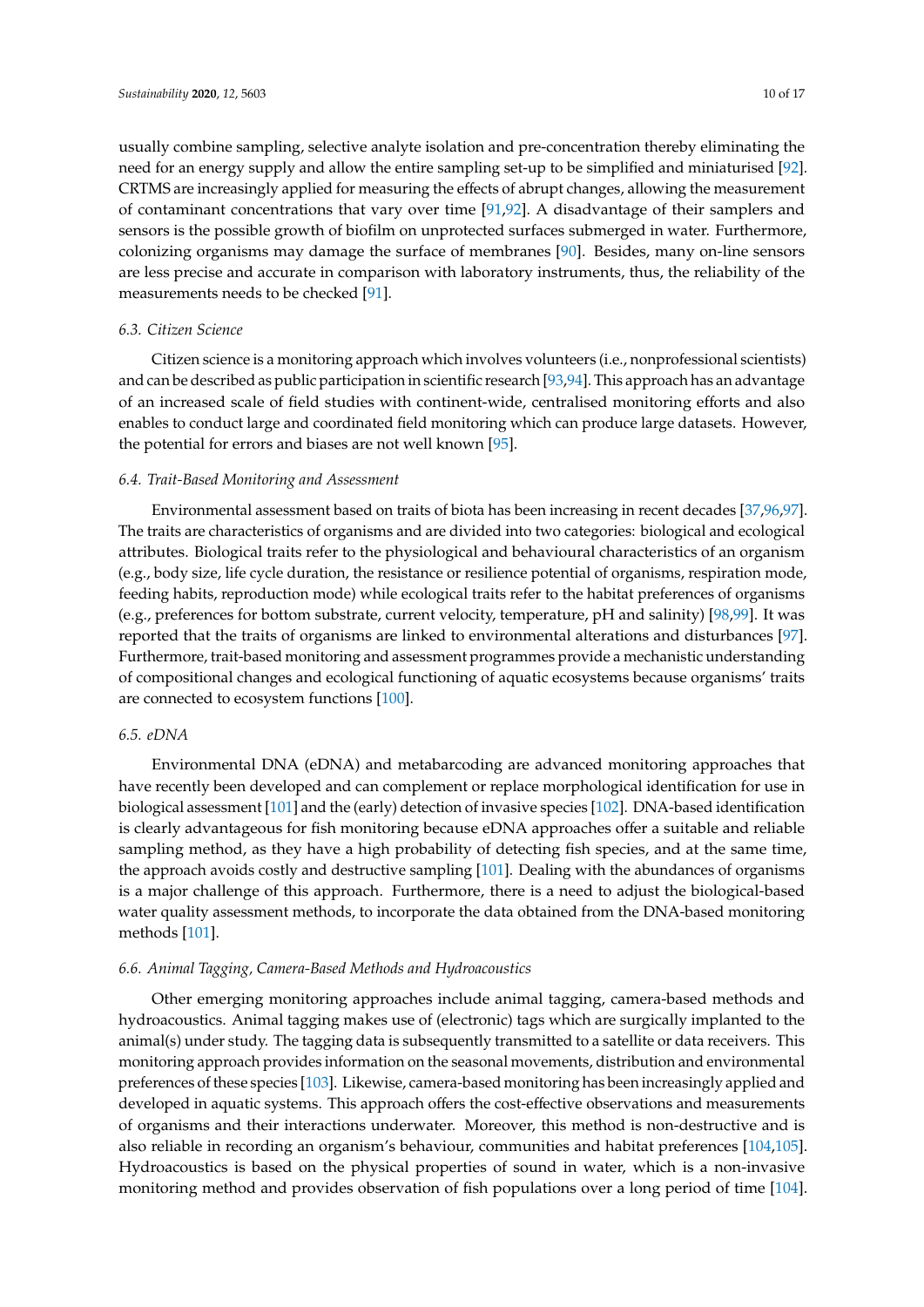Its foremost challenge is their inability to identify the species. However, a solution to this limitation is the development of an acoustic camera which improves image resolution whilst providing information on fish morphology and swimming behaviour [\[106\]](#page-16-9). Most of these methods have found their way in the observation and behaviour analysis of larger types of animals such as fish, birds, reptiles and mammals, however, more and more smaller animals are also being tagged or captured by camera-based methods. Further technological development of tags and cameras, and in particular their energy supplies as well as data transfer and data storage will lead to more applications in the future.

# **7. Integrated Monitoring and Assessment: A Concept to Link Aquatic Ecosystems to Sustainable Development**

The aquatic ecosystems consist of interactive elements such as climate, geological structure (e.g., rocks, sediments), water (chemical and physical characteristics of water), hydromorphology and organisms. Thus, to obtain a holistic picture of aquatic ecosystems' status, these elements must be integrated and evaluated as a whole. A conceptual example can be found in Goethals and De Pauw [\[107\]](#page-16-10), wherein they suggested the development of an integrated ecological river assessment. Another example is the integrative assessment of hydropower plants as reviewed in Nguyen, et al. [\[108\]](#page-16-11). It is not only important to integrate species occurrence, but also the visualization of species interactions allowing to gain insights into energy transfer, nutrient cycling and the effects of invasive species. This will moreover provide insight into the stability of the ecosystem and its potential shift towards another state. Through the integrated approach, different environmental elements can be fed in a model (e.g., numerical models, process-based models, statistical models, spatial models) to determine the associations between these elements and ascertain the cause and the effect of an environmental impact or anthropogenic activity. An example is presented in the study of Holguin-Gonzalez, et al. [\[109\]](#page-16-12) wherein they assessed the effectiveness of different wastewater treatment/disposal strategies based on the receiving water's ecological aspects. They integrated a mechanistic hydraulic and physical–chemical water quality model with aquatic ecological models (i.e., habitat suitability models predicting the occurrence of macroinvertebrates and ecological assessment models determining a biotic index score). The findings of their study demonstrated that this integrated modelling approach provided an added value for decision support in river management. This approach illustrates holistic insights into aquatic ecosystem management and policy. Integrated monitoring and assessment is moreover crucial in the evaluation of trade-offs and synergies among the Sustainable Development Goals (SDGs) [\[13,](#page-12-3)[110,](#page-16-13)[111\]](#page-16-14). In this respect, modelling tools are necessary to find a balance between ecosystem uses [\[111\]](#page-16-14). Based on these elements, we provide an innovative concept for integrated monitoring and assessment (Figure [2\)](#page-11-8). The main new elements are the monitoring of all communities and the use of integrated socio-environmental models to link these communities to ecosystem interactions and functions as a basis for determining their relation to the SDGs. Models can moreover allow to determine the effects of changes in SDGs on the different elements of the concept, and serve in this manner as tools for the selection of an optimal balance between the SDGs in the context of sustainable development.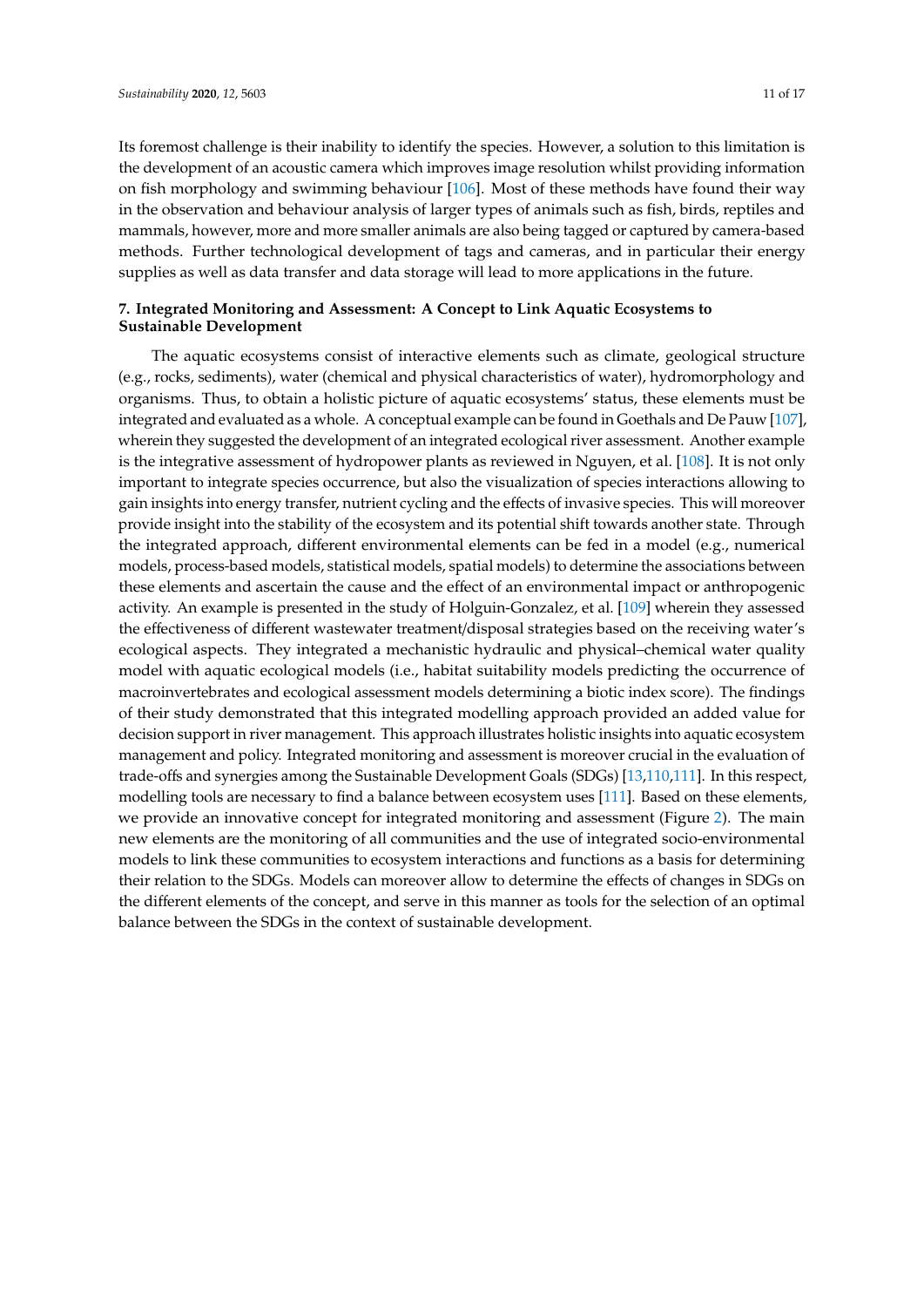<span id="page-11-8"></span>

Feedback determination via integrated socio-environmental models and implementation via sustainable development measures

**Figure 2.** Conceptual diagram for the integrated monitoring and assessment approach to support the **Figure 2.** Conceptual diagram for the integrated monitoring and assessment approach to support the selection of an optimal balance between the Sustainable Development Goals (SDGs). selection of an optimal balance between the Sustainable Development Goals (SDGs).

**Author Contributions:** Conceptualization, P.L.M.G.; writing—original draft preparation, M.A.E.F.; writing review and editing, M.A.E.F., P.L.M.G.; supervision, P.L.M.G. All authors have read and agree to the published version of the manuscript.

**Funding:** This research received no external funding.

**Acknowledgments:** This paper was conceptualised in the context of the VLIR Biodiversity Network Ecuador, Watermas project (Project 586345-EPP-1-2017-1-DE-EPPKA2-CBHE-JP) and the CONSEA project (Project 573515-EPP-1-2016-1-FR-EPPKA2-CBHE-JP). Marie Anne Eurie Forio is supported by the Crosslink project which is co-funded by BiodivERsA and The Research Foundation of Flanders (FWO, project G0H6516N).

**Conflicts of Interest:** The authors declare no conflicts of interest.

# **References**

- <span id="page-11-0"></span>1. Dudgeon, D.; Arthington, A.H.; Gessner, M.O.; Kawabata, Z.-I.; Knowler, D.J.; Lévêque, C.; Naiman, R.J.; Prieur-Richard, A.-H.; Soto, D.; Stiassny, M.L.J.; et al. Freshwater biodiversity: Importance, threats, status and conservation challenges. *Biol. Rev.* **2005**, *81*, 163–182. [\[CrossRef\]](http://dx.doi.org/10.1017/S1464793105006950) [\[PubMed\]](http://www.ncbi.nlm.nih.gov/pubmed/16336747)
- <span id="page-11-1"></span>2. Tockner, K.; Stanford, J.A. Riverine flood plains: Present state and future trends. *Environ. Conserv.* **2002**, *29*, 308–330. [\[CrossRef\]](http://dx.doi.org/10.1017/S037689290200022X)
- <span id="page-11-2"></span>3. Friberg, N. Impacts and indicators of change in lotic ecosystems. *Wiley Interdiscip. Rev. Water* **2014**, *1*, 513–531. [\[CrossRef\]](http://dx.doi.org/10.1002/wat2.1040)
- 4. Jackson, R.B.; Carpenter, S.R.; Dahm, C.N.; McKnight, D.M.; Naiman, R.J.; Postel, S.L.; Running, S.W. Water in a changing world. *Ecol. Appl.* **2001**, *11*, 1027–1045. [\[CrossRef\]](http://dx.doi.org/10.1890/1051-0761(2001)011[1027:WIACW]2.0.CO;2)
- <span id="page-11-3"></span>5. Sanchez-Bayo, F.; Wyckhuys, K.A. Worldwide decline of the entomofauna: A review of its drivers. *Biol. Conserv.* **2019**, *232*, 8–27. [\[CrossRef\]](http://dx.doi.org/10.1016/j.biocon.2019.01.020)
- <span id="page-11-4"></span>6. Chapin, F.S.; Zavaleta, E.S.; Eviner, V.T.; Naylor, R.L.; Vitousek, P.M.; Reynolds, H.L.; Hooper, D.U.; Lavorel, S.; Sala, O.E.; Hobbie, S.E.; et al. Consequences of changing biodiversity. *Nature* **2000**, *405*, 234–242. [\[CrossRef\]](http://dx.doi.org/10.1038/35012241)
- <span id="page-11-5"></span>7. Grizzetti, B.; Lanzanova, D.; Liquete, C.; Reynaud, A.; Cardoso, A.C. Assessing water ecosystem services for water resource management. *Environ. Sci. Policy* **2016**, *61*, 194–203. [\[CrossRef\]](http://dx.doi.org/10.1016/j.envsci.2016.04.008)
- <span id="page-11-6"></span>8. Karr, J.R. Biological integrity—A long-neglected aspect of water-resource management. *Ecol. Appl.* **1991**, *1*, 66–84. [\[CrossRef\]](http://dx.doi.org/10.2307/1941848)
- <span id="page-11-7"></span>9. Karr, J.R.; Fausch, J.D.; Yant, P.R.; Schlosser, I.L. *Assessing Biological Integrity in Running Waters: A Method and Its Rationale*; Illinois Natural History Survey Special Publication 5: Champaign, IL, USA, 1986.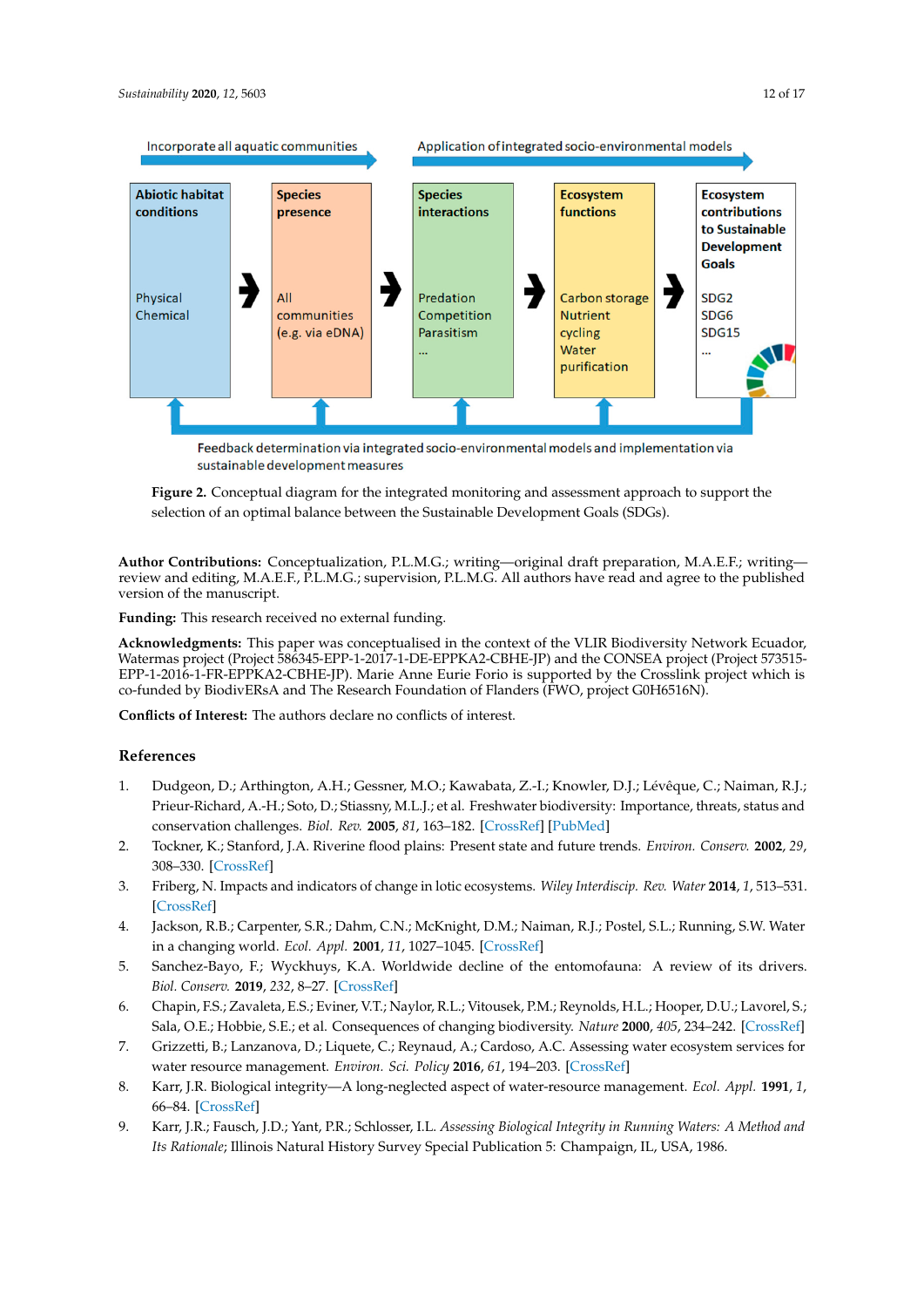- <span id="page-12-0"></span>10. De Pauw, N.; Gabriels, W.; Goethals, P. River monitoring and assessment methods based on macroinvertebrates. In *Biological Monitoring of Rivers: Application and Perspective*; Ziglio, G., Siligardi, M., Flaim, G., Eds.; John Wiley & Sons: West Sussex, UK, 2006.
- <span id="page-12-1"></span>11. Goethals, P.; Forio, M. Advances in ecological water system modeling: Integration and leanification as a basis for application in environmental management. *Water* **2018**, *10*, 1216. [\[CrossRef\]](http://dx.doi.org/10.3390/w10091216)
- <span id="page-12-2"></span>12. Forio, M.A.; Lock, K.; Radam, E.D.; Bande, M.; Asio, V.; Goethals, P. Assessment and analysis of ecological quality, macroinvertebrate communities and diversity in rivers of a multifunctional tropical island. *Ecol. Indic.* **2017**, *77*, 228–238. [\[CrossRef\]](http://dx.doi.org/10.1016/j.ecolind.2017.02.013)
- <span id="page-12-3"></span>13. Ho, T.L.; Goethals, L.M.P. Opportunities and challenges for the sustainability of lakes and reservoirs in relation to the sustainable development goals (SDGs). *Water* **2019**, *11*, 1462. [\[CrossRef\]](http://dx.doi.org/10.3390/w11071462)
- <span id="page-12-4"></span>14. Parsons, M.; Thoms, M.; Norris, R. *Australian River Assessment System: Ausrivas Physical Assessment Protocol*; Commonwealth of Australia and University of Canberra: Canberra, Australia, 2002.
- <span id="page-12-17"></span>15. Rinaldi, M.; Belletti, B.; Bussettini, M.; Comiti, F.; Golfieri, B.; Lastoria, B.; Marchese, E.; Nardi, L.; Surian, N. New tools for the hydromorphological assessment and monitoring of European streams. *J. Environ. Manag.* **2017**, *202*, 363–378. [\[CrossRef\]](http://dx.doi.org/10.1016/j.jenvman.2016.11.036) [\[PubMed\]](http://www.ncbi.nlm.nih.gov/pubmed/27889363)
- <span id="page-12-5"></span>16. Lamberty, G.; Zumbroich, T.; Roehrig, J. Hydromorphological Assessment as a Tool for River Basin Management: The German Field Survey Method. *J. Nat. Resour. Dev.* **2013**, *3*, 14–26.
- <span id="page-12-6"></span>17. European Commission. Directive 2000/60/ec of the European Parliament and of the Council Establishing a Framework for Community Action in the Field of Water Policy. OJ L327, 22.12.2000. Available online: https://www.eea.europa.eu/policy-documents/[directive-2000-60-ec-of](https://www.eea.europa.eu/policy-documents/directive-2000-60-ec-of) (accessed on 11 July 2020).
- <span id="page-12-7"></span>18. Wohl, E.; Lane, S.N.; Wilcox, A.C. The science and practice of river restoration. *Water Resour. Res.* **2015**, *51*, 5974–5997. [\[CrossRef\]](http://dx.doi.org/10.1002/2014WR016874)
- <span id="page-12-8"></span>19. Raven, P.J.; Holmes, N.T.H.; Dawson, F.H.; Fox, P.J.; Everard, M.; Fozzard, I.R.; Rouen, K.J. *River Habitat Quality*; Environmental Agency: Bristol, UK, 1998.
- 20. Haase, P.; Hering, D.; Jahnig, S.C.; Lorenz, A.W.; Sundermann, A. The impact of hydromorphological restoration on river ecological status: A comparison of fish, benthic invertebrates, and macrophytes. *Hydrobiologia* **2013**, *704*, 475–488. [\[CrossRef\]](http://dx.doi.org/10.1007/s10750-012-1255-1)
- <span id="page-12-16"></span><span id="page-12-15"></span>21. Damanik-Ambarita, M.N.; Everaert, G.; Forio, M.A.; Nguyen, T.H.; Lock, K.; Musonge, P.L.S.; Suhareva, N.; Dominguez-Granda, L.; Bennetsen, E.; Boets, P.; et al. Generalized linear models to identify key hydromorphological and chemical variables determining the occurrence of macroinvertebrates in the Guayas river basin (Ecuador). *Water* **2016**, *8*, 297. [\[CrossRef\]](http://dx.doi.org/10.3390/w8070297)
- 22. Nguyen, T.; Forio, M.; Boets, P.; Lock, K.; Damanik Ambarita, M.; Suhareva, N.; Everaert, G.; Van der heyden, C.; Dominguez-Granda, L.; Hoang, T.; et al. Threshold responses of macroinvertebrate communities to stream velocity in relation to hydropower dam: A case study from the Guayas river basin (Ecuador). *Water* **2018**, *10*, 1195. [\[CrossRef\]](http://dx.doi.org/10.3390/w10091195)
- <span id="page-12-9"></span>23. Feld, C.K. Identification and measure of hydromorphological degradation in central European lowland streams. *Hydrobiologia* **2004**, *516*, 69–90. [\[CrossRef\]](http://dx.doi.org/10.1023/B:HYDR.0000025259.01054.f2)
- <span id="page-12-10"></span>24. Gurnell, A.M.; Rinaldi, M.; Belletti, B.; Bizzi, S.; Blamauer, B.; Braca, G.; Buijse, A.D.; Bussettini, M.; Camenen, B.; Comiti, F.; et al. A multi-scale hierarchical framework for developing understanding of river behaviour to support river management. *Aquat. Sci.* **2016**, *78*, 1–16. [\[CrossRef\]](http://dx.doi.org/10.1007/s00027-015-0424-5)
- <span id="page-12-11"></span>25. Malmqvist, B.; Rundle, S. Threats to the running water ecosystems of the world. *Environ. Conserv.* **2002**, *29*, 134–153. [\[CrossRef\]](http://dx.doi.org/10.1017/S0376892902000097)
- <span id="page-12-12"></span>26. Deknock, A.; De Troyer, N.; Houbraken, M.; Dominguez-Granda, L.; Nolivos, I.; Van Echelpoel, W.; Forio, M.A.E.; Spanoghe, P.; Goethals, P. Distribution of agricultural pesticides in the freshwater environment of the Guayas river basin (Ecuador). *Sci. Total Environ.* **2019**, *646*, 996–1008. [\[CrossRef\]](http://dx.doi.org/10.1016/j.scitotenv.2018.07.185) [\[PubMed\]](http://www.ncbi.nlm.nih.gov/pubmed/30235652)
- <span id="page-12-13"></span>27. Keeler, B.L.; Polasky, S.; Brauman, K.A.; Johnson, K.A.; Finlay, J.C.; O'Neill, A.; Kovacs, K.; Dalzell, B. Linking water quality and well-being for improved assessment and valuation of ecosystem services. *Proc. Natl. Acad. Sci. USA* **2012**, *109*, 18619–18624. [\[CrossRef\]](http://dx.doi.org/10.1073/pnas.1215991109) [\[PubMed\]](http://www.ncbi.nlm.nih.gov/pubmed/23091018)
- <span id="page-12-14"></span>28. Bartram, J.; Ballance, R.; World Health Organization; United Nations Environment Programme. *Water Quality Monitoring. A Practical Guide to the Design and Implementation of Freshwater Quality Studies and Monitoring Programmes*; Chapman & Hall: London, UK, 1996.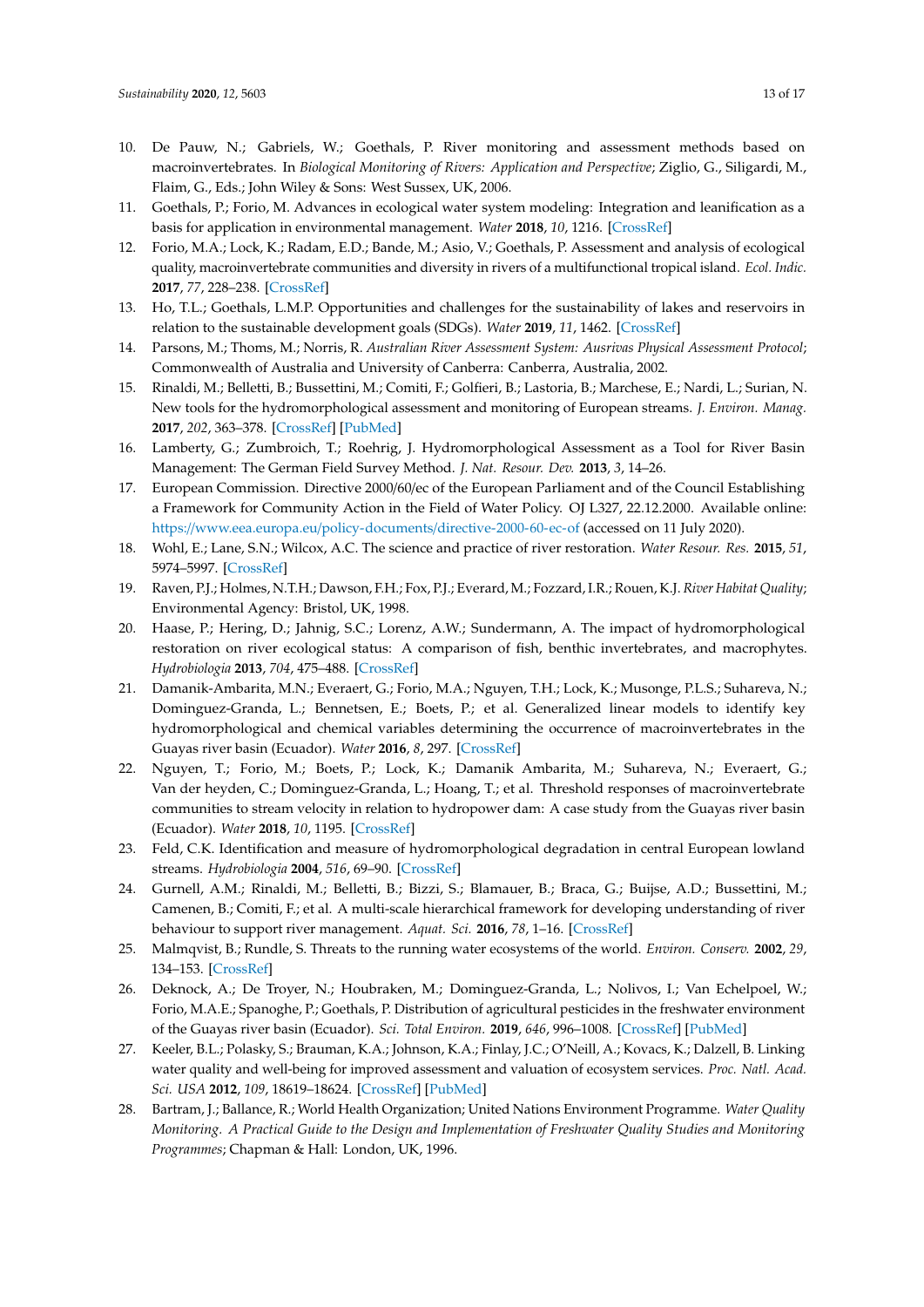- <span id="page-13-0"></span>29. Jerves-Cobo, R.; Forio, M.A.; Lock, K.; Van Butsel, J.; Pauta, G.; Cisneros, F.; Nopens, I.; Goethals, P.L.M. Biological water quality in tropical rivers during dry and rainy Seasons: A model-based analysis. *Ecol. Indic.* **2020**, *108*, 105769. [\[CrossRef\]](http://dx.doi.org/10.1016/j.ecolind.2019.105769)
- <span id="page-13-1"></span>30. Mercado-Garcia, D.; Wyseure, G.; Goethals, P. Freshwater ecosystem services in mining regions: Modelling options for policy development support. *Water* **2018**, *10*, 531. [\[CrossRef\]](http://dx.doi.org/10.3390/w10040531)
- <span id="page-13-2"></span>31. Lu, Y.; Wang, R.; Zhang, Y.; Su, H.; Wang, P.; Jenkins, A.; Ferrier, R.C.; Bailey, M.; Squire, G. Ecosystem health towards sustainability. *Ecosyst. Health Sustain.* **2015**, *1*, 1–15. [\[CrossRef\]](http://dx.doi.org/10.1890/EHS14-0013.1)
- <span id="page-13-3"></span>32. Parmar, T.K.; Rawtani, D.; Agrawal, Y.K. Bioindicators: The natural indicator of environmental pollution. *Front. Life Sci.* **2016**, *9*, 110–118. [\[CrossRef\]](http://dx.doi.org/10.1080/21553769.2016.1162753)
- <span id="page-13-4"></span>33. Hering, D.; Johnson, R.K.; Kramm, S.; Schmutz, S.; Szoszkiewicz, K.; Verdonschot, P.F.M. Assessment of European streams with diatoms, macrophytes, macroinvertebrates and fish: A comparative metric-based analysis of organism response to stress. *Freshw. Biol.* **2006**, *51*, 1757–1785. [\[CrossRef\]](http://dx.doi.org/10.1111/j.1365-2427.2006.01610.x)
- <span id="page-13-21"></span><span id="page-13-5"></span>34. Van Echelpoel, W.; Forio, A.M.; Van der heyden, C.; Bermúdez, R.; Ho, L.; Rosado Moncayo, M.A.; Parra Narea, N.R.; Dominguez Granda, E.L.; Sanchez, D.; Goethals, L.P. Spatial characteristics and temporal evolution of chemical and biological freshwater status as baseline assessment on the tropical island San Cristóbal (Galapagos, Ecuador). *Water* **2019**, *11*, 880. [\[CrossRef\]](http://dx.doi.org/10.3390/w11050880)
- <span id="page-13-6"></span>35. USEPA. Volunteer Stream Monitoring: A Methods Manual. Available online: https://[www.epa.gov](https://www.epa.gov/sites/production/files/2015-06/documents/stream.pdf)/sites/ [production](https://www.epa.gov/sites/production/files/2015-06/documents/stream.pdf)/files/2015-06/documents/stream.pdf (accessed on 3 July 2018).
- <span id="page-13-7"></span>36. Villeneuve, B.; Piffady, J.; Valette, L.; Souchon, Y.; Usseglio-Polatera, P. Direct and indirect effects of multiple stressors on stream invertebrates across watershed, reach and site scales: A structural equation modelling better informing on hydromorphological impacts. *Sci. Total Environ.* **2018**, *612*, 660–671. [\[CrossRef\]](http://dx.doi.org/10.1016/j.scitotenv.2017.08.197)
- <span id="page-13-8"></span>37. Van den Brink, P.J.; Alexander, A.C.; Desrosiers, M.; Goedkoop, W.; Goethals, P.L.M.; Liess, M.; Dyer, S.D. Traits-based approaches in bioassessment and ecological risk assessment: Strengths, weaknesses, opportunities and threats. *Integr. Environ. Assess. Manag.* **2011**, *7*, 198–208. [\[CrossRef\]](http://dx.doi.org/10.1002/ieam.109)
- 38. Damanik-Ambarita, M.N.; Lock, K.; Boets, P.; Everaert, G.; Nguyen, T.H.T.; Forio, M.A.E.; Musonge, P.L.; Suhareva, N.; Bennetsen, E.; Landuyt, D.; et al. Ecological water quality analysis of the Guayas river basin (Ecuador) based on macroinvertebrates indices. *Limnologica* **2016**, *57*, 27–59. [\[CrossRef\]](http://dx.doi.org/10.1016/j.limno.2016.01.001)
- <span id="page-13-9"></span>39. Rosenberg, D.M.; Resh, V.H. Use of aquatic insects in biomonitoring. In *An Introduction to the Aquatic Insects of North America*; Merritt, R.W., Cummins, K.W., Eds.; Kendall/Hunt Publishing Company: Dubuque, IA, USA, 1996; pp. 87–96.
- <span id="page-13-11"></span><span id="page-13-10"></span>40. Karr, J.R. Assessment of biotic integrity using fish communities. *Fisheries* **1981**, *6*, 21–27. [\[CrossRef\]](http://dx.doi.org/10.1577/1548-8446(1981)006<0021:AOBIUF>2.0.CO;2)
- 41. Scardi, M.; Tancioni, L.; Cataudella, S. Monitoring methods based on fish. In *Biological Monitoring of Rivers: Application and Perspectives*; Ziglio, G., Siligardi, M., Flaim, G., Eds.; John Wiley & Sons: West Sussex, UK, 2006.
- <span id="page-13-12"></span>42. Hunsaker, C.T.; Carpenter, D.E. *Ecological Indicators for the Environmental Monitoring and Assessment Program*; Atmospheric Research and Exposure Assessment Laboratory, Office of Research and Development, U.S. Environmental Protection Agency: Research Triangle Park, NC, USA, 1990.
- <span id="page-13-13"></span>43. Hocking, D.; Babbitt, K. Amphibian contributions to ecosystem services. *Herpetol. Conserv. Biol.* **2014**, *9*, 1–17.
- <span id="page-13-14"></span>44. Stuart, S.N.; Chanson, J.S.; Cox, N.A.; Young, B.E.; Rodrigues, A.S.L.; Fischman, D.L.; Waller, R.W. Status and trends of amphibian declines and extinctions worldwide. *Science* **2004**, *306*, 1783–1786. [\[CrossRef\]](http://dx.doi.org/10.1126/science.1103538)
- <span id="page-13-15"></span>45. De Troyer, N.; Eurie Forio, M.A.; Roels, K.; De Meester, L.; Lemmens, P.; Declerck, S.A.J.; Martens, K.; Goethals, P. Key management rules for agricultural alpine newt breeding ponds based on habitat suitability models. *Glob. Ecol. Conserv.* **2020**, *23*, e01086. [\[CrossRef\]](http://dx.doi.org/10.1016/j.gecco.2020.e01086)
- <span id="page-13-16"></span>46. Stewart, P.M.; Scribailo, R.W.; Simon, T.P. The use of aquatic macrophytes in monitoring and in assessment of biological integrity. In *Biomonitoring of Polluted Water*; Trans Tech Publications: Uetikon-Zurich, Switzerland, 1999.
- <span id="page-13-18"></span>47. Zervas, D.; Tsiaoussi, V.; Tsiripidis, I. Helm: A macrophyte-based method for monitoring and assessment of greek lakes. *Environ. Monit. Assess.* **2018**, *190*, 326. [\[CrossRef\]](http://dx.doi.org/10.1007/s10661-018-6708-1) [\[PubMed\]](http://www.ncbi.nlm.nih.gov/pubmed/29728775)
- <span id="page-13-17"></span>48. USEPA. National Aquatic Resource Surveys. Available online: https://www.epa.gov/[national-aquatic](https://www.epa.gov/national-aquatic-resource-surveys/indicators-macrophytes)resource-surveys/[indicators-macrophytes](https://www.epa.gov/national-aquatic-resource-surveys/indicators-macrophytes) (accessed on 5 July 2018).
- <span id="page-13-19"></span>49. Prygiel, J.; Haury, J. Monitoring methods based on algae and macrophytes. In *Biological Monitoring of Rivers*; Ziglio, G., Siligardi, M., Flaim, G., Eds.; John Wiley & Sons: West Sussex, UK, 2006.
- <span id="page-13-20"></span>50. Pulido, C.; Riera, J.L.; Ballesteros, E.; Chappuis, E.; Gacia, E. Predicting aquatic macrophyte occurrence in soft-water oligotrophic lakes (pyrenees mountain range). *J. Limnol.* **2015**, *74*, 143–154. [\[CrossRef\]](http://dx.doi.org/10.4081/jlimnol.2014.965)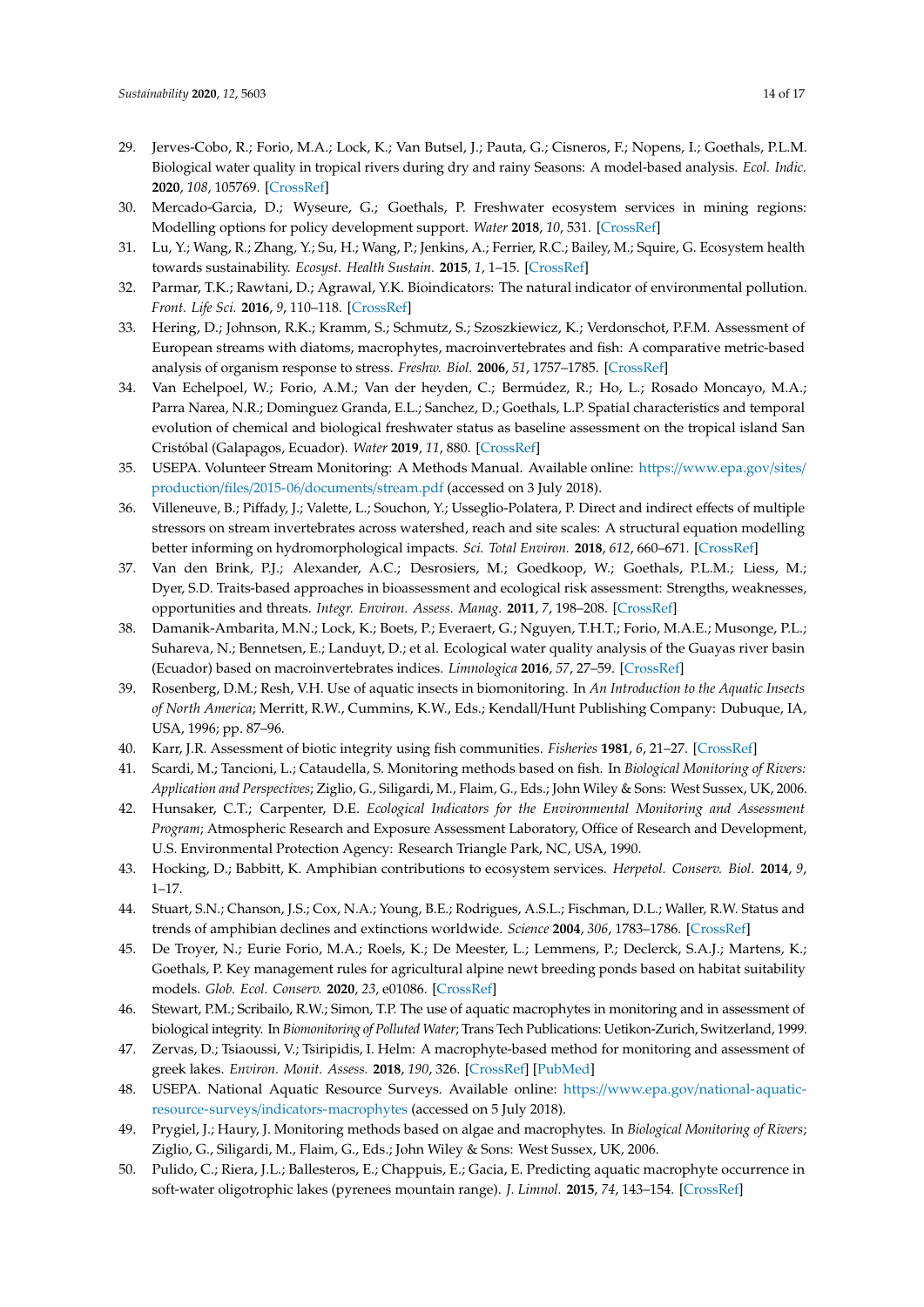- <span id="page-14-0"></span>51. Dalu, T.; Froneman, P.W. Diatom-based water quality monitoring in southern Africa: Challenges and future prospects. *Water SA* **2016**, *42*, 551–559. [\[CrossRef\]](http://dx.doi.org/10.4314/wsa.v42i4.05)
- <span id="page-14-10"></span><span id="page-14-1"></span>52. Mancini, L. Organization of biological monitoring in the European Union. In *Biological Monitoring of Rivers: Application and Perspectives*; Ziglio, G., Siligardi, M., Flaim, G., Eds.; John Wiley & Sons: West Sussex, UK, 2006.
- <span id="page-14-2"></span>53. Sánchez, C.; Cristóbal, G.; Bueno, G. Diatom identification including life cycle stages through morphological and texture descriptors. *PeerJ* **2019**, *7*, e6770. [\[CrossRef\]](http://dx.doi.org/10.7717/peerj.6770)
- <span id="page-14-11"></span><span id="page-14-3"></span>54. Agnieszka, P. Phytoplankton in the ecological status assessment of European lakes—Advantages and constraints. *Environ. Prot. Nat. Resour. J. Inst. Environ. Prot.-Natl. Res. Inst.* **2016**, *27*, 26–36.
- <span id="page-14-12"></span><span id="page-14-4"></span>55. Tirado, M.C.; Clarke, R.; Jaykus, L.A.; McQuatters-Gollop, A.; Frank, J.M. Climate change and food safety: A review. *Food Res. Int.* **2010**, *43*, 1745–1765. [\[CrossRef\]](http://dx.doi.org/10.1016/j.foodres.2010.07.003)
- <span id="page-14-13"></span><span id="page-14-5"></span>56. Ayoub, A.T. Fertilizers and the environment. *Nutr. Cycl. Agroecosyst.* **1999**, *55*, 117–121. [\[CrossRef\]](http://dx.doi.org/10.1023/A:1009808118692)
- <span id="page-14-6"></span>57. Ismail, A.H.; Adnan, A.A. Zooplankton composition and abundance as indicators of eutrophication in two small man-made lakes. *Trop. Life Sci. Res.* **2016**, *27*, 31–38. [\[CrossRef\]](http://dx.doi.org/10.21315/tlsr2016.27.3.5)
- <span id="page-14-14"></span><span id="page-14-7"></span>58. Jeppesen, E.; Nõges, P.; Davidson, T.A.; Haberman, J.; Nõges, T.; Blank, K.; Lauridsen, T.L.; Søndergaard, M.; Sayer, C.; Laugaste, R.; et al. Zooplankton as indicators in lakes: A scientific-based plea for including zooplankton in the ecological quality assessment of lakes according to the European water framework directive (WFD). *Hydrobiologia* **2011**, *676*, 279. [\[CrossRef\]](http://dx.doi.org/10.1007/s10750-011-0831-0)
- <span id="page-14-15"></span><span id="page-14-8"></span>59. Paerl, H.W.; Dyble, J.; Moisander, P.H.; Noble, R.T.; Piehler, M.F.; Pinckney, J.L.; Steppe, T.F.; Twomey, L.; Valdes, L.M. Microbial indicators of aquatic ecosystem change: Current applications to eutrophication studies. *FEMS Microbiol. Ecol.* **2003**, *46*, 233–246. [\[CrossRef\]](http://dx.doi.org/10.1016/S0168-6496(03)00200-9)
- <span id="page-14-9"></span>60. Ziglio, G.; Siligardi, M.; Flaim, G. *Biological Monitoring of Rivers: Applications and Perspective*; John Wiley & Sons: West Sussex, UK, 2006; p. 469.
- 61. Friedrich, G.; Chapman, D.; Beim, A. The use of biological material. In *Water Quality Assessments. A Guide to the Use of Biota, Sediments and Water in Environmental Monitoring*, 2nd ed.; Chapman, D., Ed.; Chapman & Hall: London, UK, 1996.
- 62. Storey, A.W.; Edward, D.H.D.; Gazey, P. Surber and kick sampling—A comparison for the assessment of macroinvertebrate community structure in streams of south-western australia. *Hydrobiologia* **1991**, *211*, 111–121. [\[CrossRef\]](http://dx.doi.org/10.1007/BF00037367)
- 63. Davies, J.; Baxter, J.; Bradley, M.; Connor, D.; Khan, J.; Murray, E.; Sanderson, W.; Turnbull, C.; Vincent, M. *Marine Monitoring Handbook*; JNCC: Peterborough, UK, 2001.
- 64. Parris, K.M.; Tony, W.N.; Cunningham, R.B. A comparison of techniques for sampling amphibians in the forests of south-east queensland, australia. *Herpetologica* **1999**, *55*, 271–283.
- 65. Kelly, M.; Cazaubon, A.; Coring, E.; Dell'Uomo, A.; Ector, L.; Goldsmith, B.; Guasch, H.; Hürlimann, J.; Jarlman, A.; Kawecka, B.; et al. Recommendations for the Routine Sampling of Diatoms for Water Quality Assessments in Europe. *J. Appl. Phycol.* **1998**, *10*, 215–224. [\[CrossRef\]](http://dx.doi.org/10.1023/A:1008033201227)
- 66. UNESCO. *Zooplankton Sampling*; United Nations Educational, Scientific and Cultural Organization: Paris, France, 1968; p. 174.
- <span id="page-14-16"></span>67. LAWA. Lawa (Länderarbeitsgemeinschaft Wasser). Gewässerstrukturkartierung in der bundesrepublik deutschland—übersichtsverfahren. 2002. Available online: http://[www.lawa.de](http://www.lawa.de/index.php?a=2)/index.php?a=2 (accessed on 11 December 2019).
- <span id="page-14-17"></span>68. König, F. *Method for the Hydromorphological and Sociocultural Assessment of Urban Rivers*; University of Karlsruhe: Karlsruhe, Germany, 2011.
- <span id="page-14-18"></span>69. Gostner, W.; Alp, M.; Schleiss, A.J.; Robinson, C.T. The hydro-morphological index of diversity: A tool for describing habitat heterogeneity in river engineering projects. *Hydrobiologia* **2013**, *712*, 43–60. [\[CrossRef\]](http://dx.doi.org/10.1007/s10750-012-1288-5)
- <span id="page-14-19"></span>70. Benjankar, R.; Koenig, F.; Tonina, D. Comparison of hydromorphological assessment methods: Application to the boise river, USA. *J. Hydrol.* **2013**, *492*, 128–138. [\[CrossRef\]](http://dx.doi.org/10.1016/j.jhydrol.2013.03.017)
- <span id="page-14-20"></span>71. Belletti, B.; Rinaldi, M.; Buijse, A.D.; Gurnell, A.M.; Mosselman, E. A review of assessment methods for river hydromorphology. *Environ. Earth Sci.* **2015**, *73*, 2079–2100. [\[CrossRef\]](http://dx.doi.org/10.1007/s12665-014-3558-1)
- <span id="page-14-21"></span>72. Chapman, D. *Water Quality Assessments—A Guide to Use of Biota, Sediments and Water in Environmental Monitoring*, 2nd ed.; WHO by F & FN Spon: London, UK, 1996; p. 651.
- <span id="page-14-22"></span>73. Prati, L.; Pavanell, R.; Pesarin, F. Assessment of surface water quality by a single index of pollution. *Water Res.* **1971**, *5*, 741–751. [\[CrossRef\]](http://dx.doi.org/10.1016/0043-1354(71)90097-2)
- <span id="page-14-23"></span>74. Horton, R.K. An index number system for rating water quality. *J. Water Pollut. Control Fed.* **1965**, *37*, 300–306.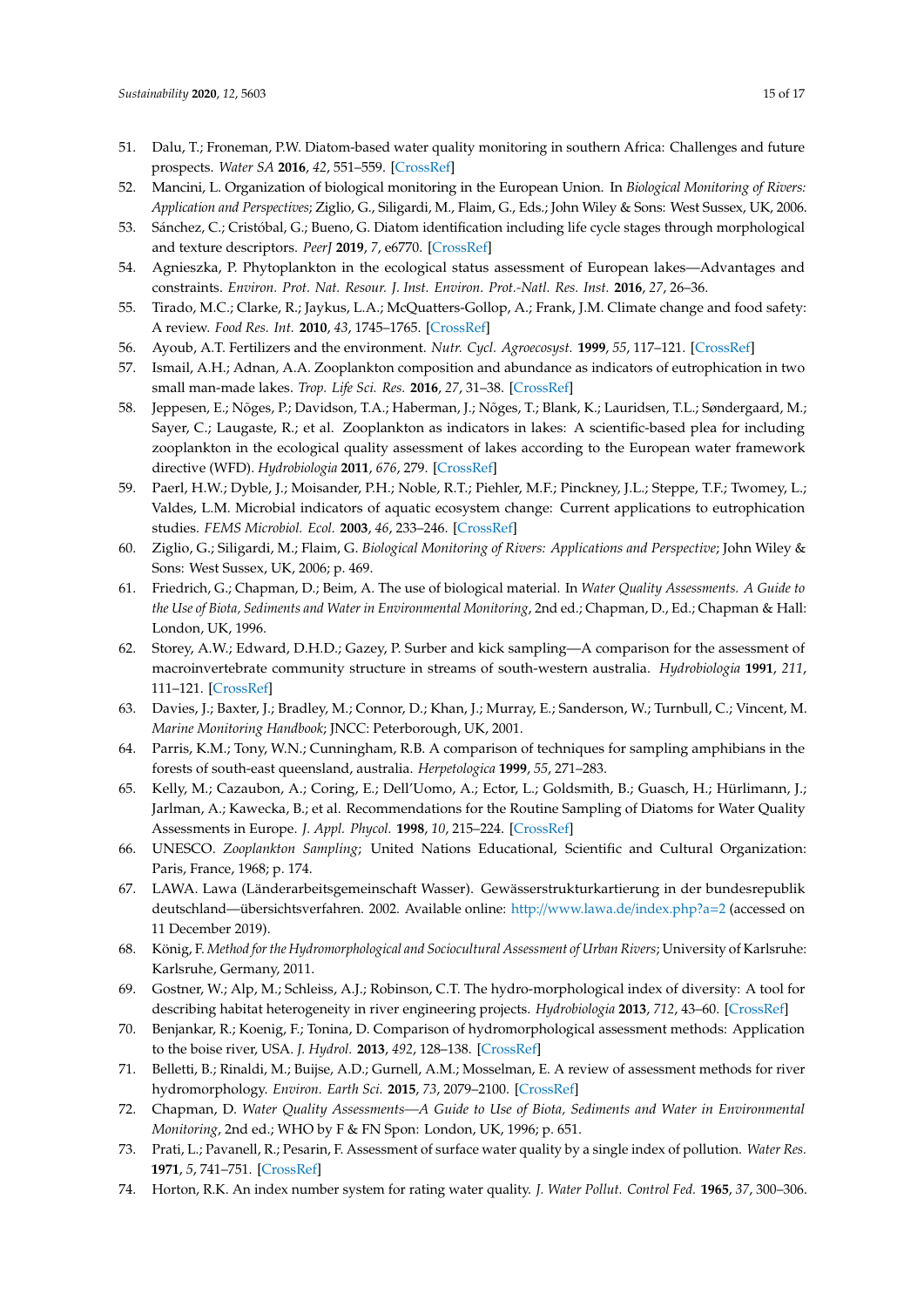- <span id="page-15-0"></span>75. Beckers, B.; Steegmans, R. *De Kwaliteit van de Oppervlaktewateren in Limburg*; Bokrijk: Limburg, Belgium, 1979; p. 199.
- <span id="page-15-1"></span>76. Leclercq, L.; Maquet, B. *Deux Nouveaux Indices Chimique et Diatomique de Qualité d'eau Courante: Application au Samson età ses A*ffl*uents (Bassin de la Meuse Belge), Comparaison Avec d'autres Indices Chimiques, Biocénotiques et Diatomiques*; Institut Royal des Sciences Naturelles de Belgique: Brussels, Belgium, 1987.
- <span id="page-15-2"></span>77. Brown, R.M.; McClellan, N.I.; Deininger, R.A.; Tozer, R.G. A water quality index—Do we dare? *Water Sew Work.* **1970**, *117*, 339–343.
- <span id="page-15-4"></span><span id="page-15-3"></span>78. Abbasi, T.; Abbasi, S.A. *Water Quality Indices*; Elsevier: Amsterdam, The Netherlands, 2012.
- 79. Hilty, J.; Merenlender, A. Faunal indicator taxa selection for monitoring ecosystem health. *Biol. Conserv.* **2000**, *92*, 185–197. [\[CrossRef\]](http://dx.doi.org/10.1016/S0006-3207(99)00052-X)
- <span id="page-15-5"></span>80. Carignan, V.; Villard, M.-A. Selecting indicator species to monitor ecological integrity: A review. *Environ. Monit. Assess.* **2002**, *78*, 45–61. [\[CrossRef\]](http://dx.doi.org/10.1023/A:1016136723584)
- <span id="page-15-6"></span>81. Clements, W.H.; Carlisle, D.M.; Lazorchak, J.M.; Johnson, P.C. Heavy metals structure benthic communities in colorado mountain streams. *Ecol. Appl.* **2000**, *10*, 626–638. [\[CrossRef\]](http://dx.doi.org/10.1890/1051-0761(2000)010[0626:HMSBCI]2.0.CO;2)
- <span id="page-15-7"></span>82. Sandifer, P.A.; Sutton-Grier, A.E.; Ward, B.P. Exploring connections among nature, biodiversity, ecosystem services, and human health and well-being: Opportunities to enhance health and biodiversity conservation. *Ecosyst. Serv.* **2015**, *12*, 1–15. [\[CrossRef\]](http://dx.doi.org/10.1016/j.ecoser.2014.12.007)
- <span id="page-15-8"></span>83. Morris, E.K.; Caruso, T.; Buscot, F.; Fischer, M.; Hancock, C.; Maier, T.S.; Meiners, T.; Müller, C.; Obermaier, E.; Prati, D.; et al. Choosing and using diversity indices: Insights for ecological applications from the German biodiversity exploratories. *Ecol. Evol.* **2014**, *4*, 3514–3524. [\[CrossRef\]](http://dx.doi.org/10.1002/ece3.1155)
- <span id="page-15-9"></span>84. Gabriels, W.; Lock, K.; De Pauw, N.; Goethals, P.L. Multimetric macroinvertebrate index flanders (MMIF) for biological assessment of rivers and lakes in Flanders (Belgium). *Limnologica* **2010**, *40*, 199–207. [\[CrossRef\]](http://dx.doi.org/10.1016/j.limno.2009.10.001)
- <span id="page-15-10"></span>85. Almeida, D.; Alcaraz-Hernández, J.D.; Merciai, R.; Benejam, L.; García-Berthou, E. Relationship of fish indices with sampling effort and land use change in a large mediterranean river. *Sci. Total Environ.* **2017**, *605*, 1055–1063. [\[CrossRef\]](http://dx.doi.org/10.1016/j.scitotenv.2017.06.025) [\[PubMed\]](http://www.ncbi.nlm.nih.gov/pubmed/28709371)
- <span id="page-15-11"></span>86. de Freitas Terra, B.; Araújo, F.G. A preliminary fish assemblage index for a transitional river–reservoir system in southeastern Brazil. *Ecol. Indic.* **2011**, *11*, 874–881. [\[CrossRef\]](http://dx.doi.org/10.1016/j.ecolind.2010.11.006)
- <span id="page-15-12"></span>87. Bozzetti, M.; Schulz, U.H. An index of biotic integrity based on fish assemblages for subtropical streams in southern Brazil. *Hydrobiologia* **2004**, *529*, 133–144. [\[CrossRef\]](http://dx.doi.org/10.1007/s10750-004-5738-6)
- <span id="page-15-13"></span>88. Rocchini, D.; Boyd, D.S.; Féret, J.B.; Foody, G.M.; He, K.S.; Lausch, A.; Nagendra, H.; Wegmann, M.; Pettorelli, N. Satellite remote sensing to monitor species diversity: Potential and pitfalls. *Remote Sens. Ecol. Conserv.* **2016**, *2*, 25–36. [\[CrossRef\]](http://dx.doi.org/10.1002/rse2.9)
- <span id="page-15-14"></span>89. Cord, A.F.; Brauman, K.A.; Chaplin-Kramer, R.; Huth, A.; Ziv, G.; Seppelt, R. Priorities to advance monitoring of ecosystem services using earth observation. *Trends Ecol. Evol.* **2017**, *32*, 416–428. [\[CrossRef\]](http://dx.doi.org/10.1016/j.tree.2017.03.003)
- <span id="page-15-15"></span>90. Tew, K.S.; Leu, M.-Y.; Wang, J.-T.; Chang, C.-M.; Chen, C.-C.; Meng, P.-J. A continuous, real-time water quality monitoring system for the coral reef ecosystems of nanwan bay, southern taiwan. *Mar. Pollut. Bull.* **2014**, *85*, 641–647. [\[CrossRef\]](http://dx.doi.org/10.1016/j.marpolbul.2013.11.022)
- <span id="page-15-16"></span>91. Vandenberghe, V.; Goethals, P.L.; Van Griensven, A.; Meirlaen, J.; De Pauw, N.; Vanrolleghem, P.; Bauwens, W. Application of automated measurement stations for continuous water quality monitoring of the dender river in flanders, Belgium. *Environ. Monit. Assess.* **2005**, *108*, 85–98. [\[CrossRef\]](http://dx.doi.org/10.1007/s10661-005-3964-7)
- <span id="page-15-17"></span>92. Vrana, B.; Allan, I.J.; Greenwood, R.; Mills, G.A.; Dominiak, E.; Svensson, K.; Knutsson, J.; Morrison, G. Passive sampling techniques for monitoring pollutants in water. *TrAC Trends Anal. Chem.* **2005**, *24*, 845–868. [\[CrossRef\]](http://dx.doi.org/10.1016/j.trac.2005.06.006)
- <span id="page-15-18"></span>93. Heigl, F.; Kieslinger, B.; Paul, K.T.; Uhlik, J.; Dörler, D. Opinion: Toward an international definition of citizen science. *Proc. Natl. Acad. Sci. USA* **2019**, *116*, 8089. [\[CrossRef\]](http://dx.doi.org/10.1073/pnas.1903393116)
- <span id="page-15-19"></span>94. Bonney, R.; Cooper, C.B.; Dickinson, J.; Kelling, S.; Phillips, T.; Rosenberg, K.V.; Shirk, J. Citizen science: A developing tool for expanding science knowledge and scientific literacy. *BioScience* **2009**, *59*, 977–984. [\[CrossRef\]](http://dx.doi.org/10.1525/bio.2009.59.11.9)
- <span id="page-15-20"></span>95. Dickinson, J.L.; Zuckerberg, B.; Bonter, D.N. Citizen science as an ecological research tool: Challenges and benefits. In *Annual Review of Ecology, Evolution, and Systematics*; Futuyma, D.J., Shafer, H.B., Simberloff, D., Eds.; Annual Reviews: Palo Alto, CA, USA, 2010; Volume 41, pp. 149–172.
- <span id="page-15-21"></span>96. Baird, D.J.; Rubach, M.N.; Van den Brink, P.J. Trait-based ecological risk assessment (tera): The new frontier? *Integr. Environ. Assess. Manag.* **2008**, *4*, 2–3. [\[CrossRef\]](http://dx.doi.org/10.1897/IEAM_2007-063.1) [\[PubMed\]](http://www.ncbi.nlm.nih.gov/pubmed/18260202)